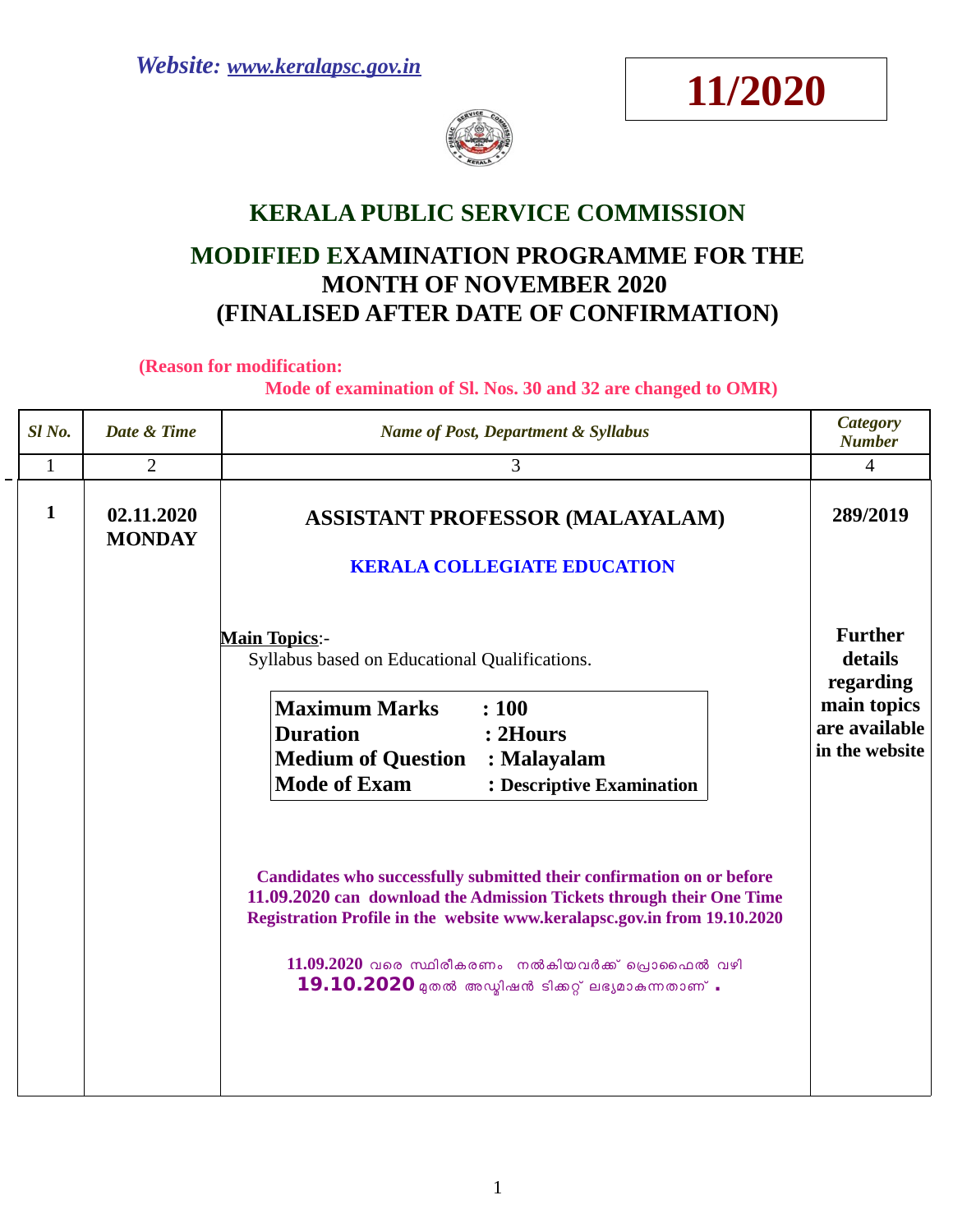| $\overline{2}$ | 03.11.2020<br><b>TUESDAY</b> | <b>ASSISTANT PROFESSOR (HINDI)</b><br><b>KERALA COLLEGIATE EDUCATION</b>                                                                                                                                                  | 285/2019                                       |  |
|----------------|------------------------------|---------------------------------------------------------------------------------------------------------------------------------------------------------------------------------------------------------------------------|------------------------------------------------|--|
|                |                              |                                                                                                                                                                                                                           |                                                |  |
|                |                              | <b>Main Topics:-</b>                                                                                                                                                                                                      | <b>Further</b>                                 |  |
|                |                              | Syllabus based on Educational Qualifications.                                                                                                                                                                             | details<br>regarding                           |  |
|                |                              | <b>Maximum Marks</b><br>: 100<br><b>Duration</b><br>: 2Hours<br><b>Medium of Question : Hindi</b><br><b>Mode of Exam</b><br>: Descriptive Examination                                                                     | main topics<br>are available<br>in the website |  |
|                |                              | Candidates who successfully submitted their confirmation on or before<br>11.09.2020 can download the Admission Tickets through their One Time<br>Registration Profile in the website www.keralapsc.gov.in from 20.10.2020 |                                                |  |
|                |                              | $11.09.2020$ വരെ സ്ഥിരീകരണം നൽകിയവർക്ക് പ്രൊഫൈൽ വഴി $20.10.2020$<br>മുതൽ അഡ്മിഷൻ ടിക്കറ്റ് ലഭ്യമാകുന്നതാണ് .                                                                                                              |                                                |  |
| 3              | 03.11.2020<br><b>TUESDAY</b> | <b>ASSISTANT CRANE DRIVER (ELECTRICAL)</b>                                                                                                                                                                                | 124/2017                                       |  |
|                |                              | <b>PORT DEPARTMENT</b>                                                                                                                                                                                                    | <b>KNR</b>                                     |  |
|                |                              | <b>Main Topics:-</b><br>Part I - NTC (Fitter)<br>Part II - NTC (Mechanic)<br>Part III - NTC (Eletrician)                                                                                                                  |                                                |  |
|                |                              | <b>Maximum Marks</b><br>: 100<br><b>Duration</b><br>: 1 Hour 15 Minutes<br><b>Medium of Question</b><br>$:$ English<br><b>Mode of Exam</b><br>: ONLINE<br>(Objective Multiple Choice)                                     |                                                |  |
|                |                              | Candidates who successfully submitted their confirmation on or before<br>11.09.2020 can download the Admission Tickets through their One Time<br>Registration Profile in the website www.keralapsc.gov.in from 20.10.2020 |                                                |  |
|                |                              | $ 11.09.2020$ വരെ സ്ഥിരീകരണം  നൽകിയവർക്ക് പ്രൊഫൈൽ വഴി $20.10.2020$ മുതൽ<br>അഡ്മിഷൻ ടിക്കറ്റ് ലഭ്യമാകുന്നതാണ് .                                                                                                            |                                                |  |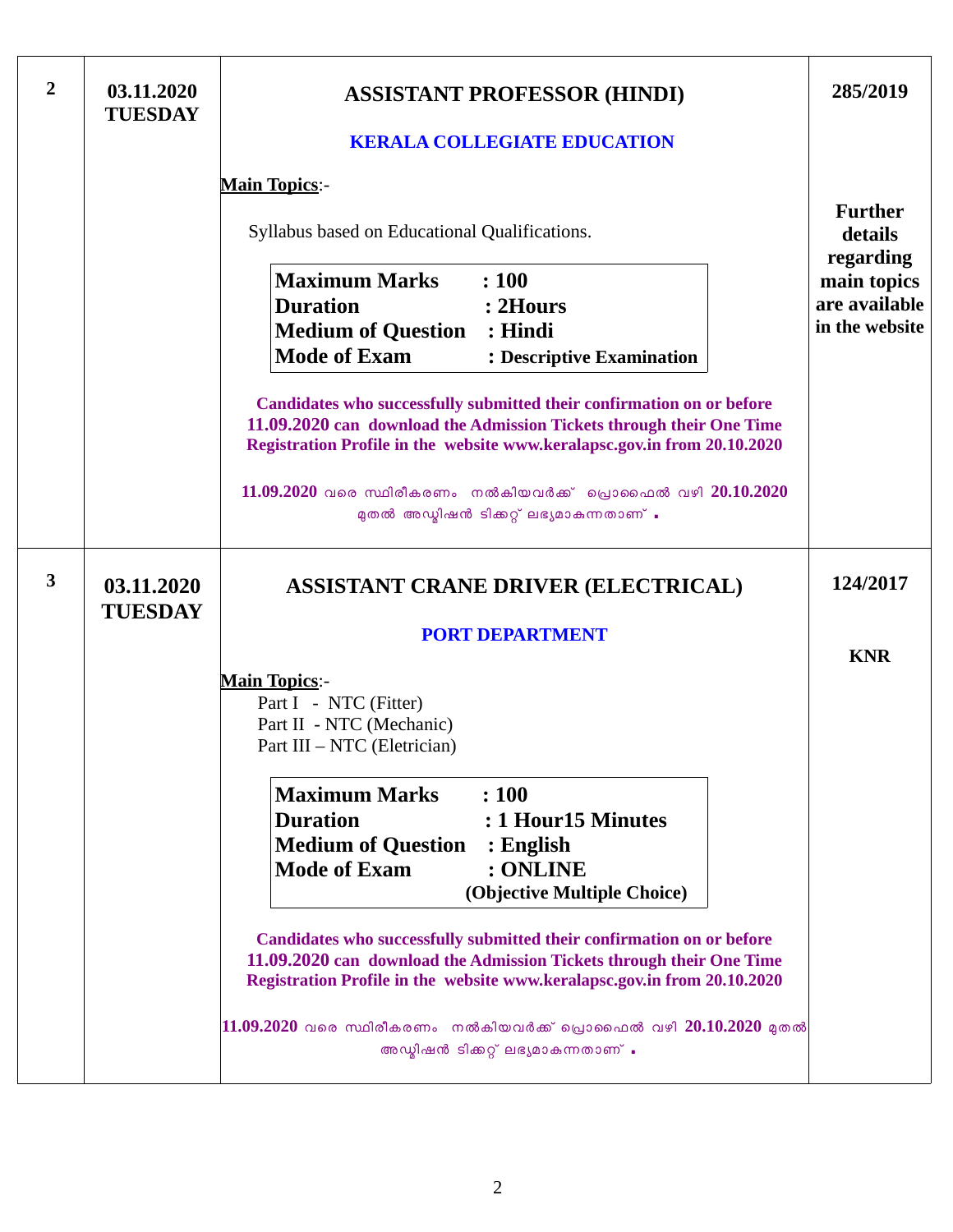| 4 | 04.11.2020<br><b>WEDNESDAY</b> | <b>ASSISTANT PROFESSOR (SOCIOLOGY)</b><br><b>KERALA COLLEGIATE EDUCATION</b><br><b>Main Topics:-</b><br>Syllabus based on Educational Qualifications.<br><b>Maximum Marks</b><br>: 100<br><b>Duration</b><br>: 2Hours<br><b>Medium of Question</b><br>: English<br><b>Mode of Exam</b><br>: Descriptive Examination<br>Candidates who successfully submitted their confirmation on or before<br>11.09.2020 can download the Admission Tickets through their One Time<br>Registration Profile in the website www.keralapsc.gov.in from. 21.10.2020<br>11.09.2020 വരെ സ്ഥിരീകരണം നൽകിയവർക്ക് പ്രൊഫൈൽ വഴി 21.10.2020<br>മുതൽ അഡ്മിഷൻ ടിക്കറ്റ് ലഭ്യമാകുന്നതാണ് .      | 300/2019<br><b>Further</b><br>details<br>regarding<br>main topics<br>are available<br>in the website                                                                                                                                                                                              |
|---|--------------------------------|--------------------------------------------------------------------------------------------------------------------------------------------------------------------------------------------------------------------------------------------------------------------------------------------------------------------------------------------------------------------------------------------------------------------------------------------------------------------------------------------------------------------------------------------------------------------------------------------------------------------------------------------------------------------|---------------------------------------------------------------------------------------------------------------------------------------------------------------------------------------------------------------------------------------------------------------------------------------------------|
| 5 | 04.11.2020<br><b>WEDNESDAY</b> | <b>PHARMACIST GR.II</b><br><b>HEALTH SERVICES</b><br><b>Main Topics:-</b><br>Syllabus based on Educational Qualification.<br><b>Maximum Marks</b><br>: 100<br><b>Duration</b><br>: 1 Hour15 Minutes<br><b>Medium of Question</b><br>$:$ English<br><b>Mode of Exam</b><br>: <b>OMR</b><br>(Objective Multiple Choice)<br>Candidates who successfully submitted their confirmation on or before<br>11.09.2020 can download the Admission Tickets through their One Time<br>Registration Profile in the website www.keralapsc.gov.in from 21.10.2020<br>$11.09.2020$ വരെ സ്ഥിരീകരണം നൽകിയവർക്ക് പ്രൊഫൈൽ വഴി $21.10.2020$<br>മുതൽ അഡ്മിഷൻ ടിക്കറ്റ് ലഭ്യമാകുന്നതാണ് . | 529/2019<br><b>TVM</b><br>QLN<br><b>PTA</b><br><b>ALP</b><br><b>KTM</b><br><b>EKM</b><br><b>IDK</b><br><b>TSR</b><br><b>PKD</b><br><b>MLP</b><br><b>KKD</b><br><b>WYD</b><br><b>KNR</b><br><b>KZD</b><br><b>Further</b><br>details<br>regarding<br>main topics<br>are available in<br>the website |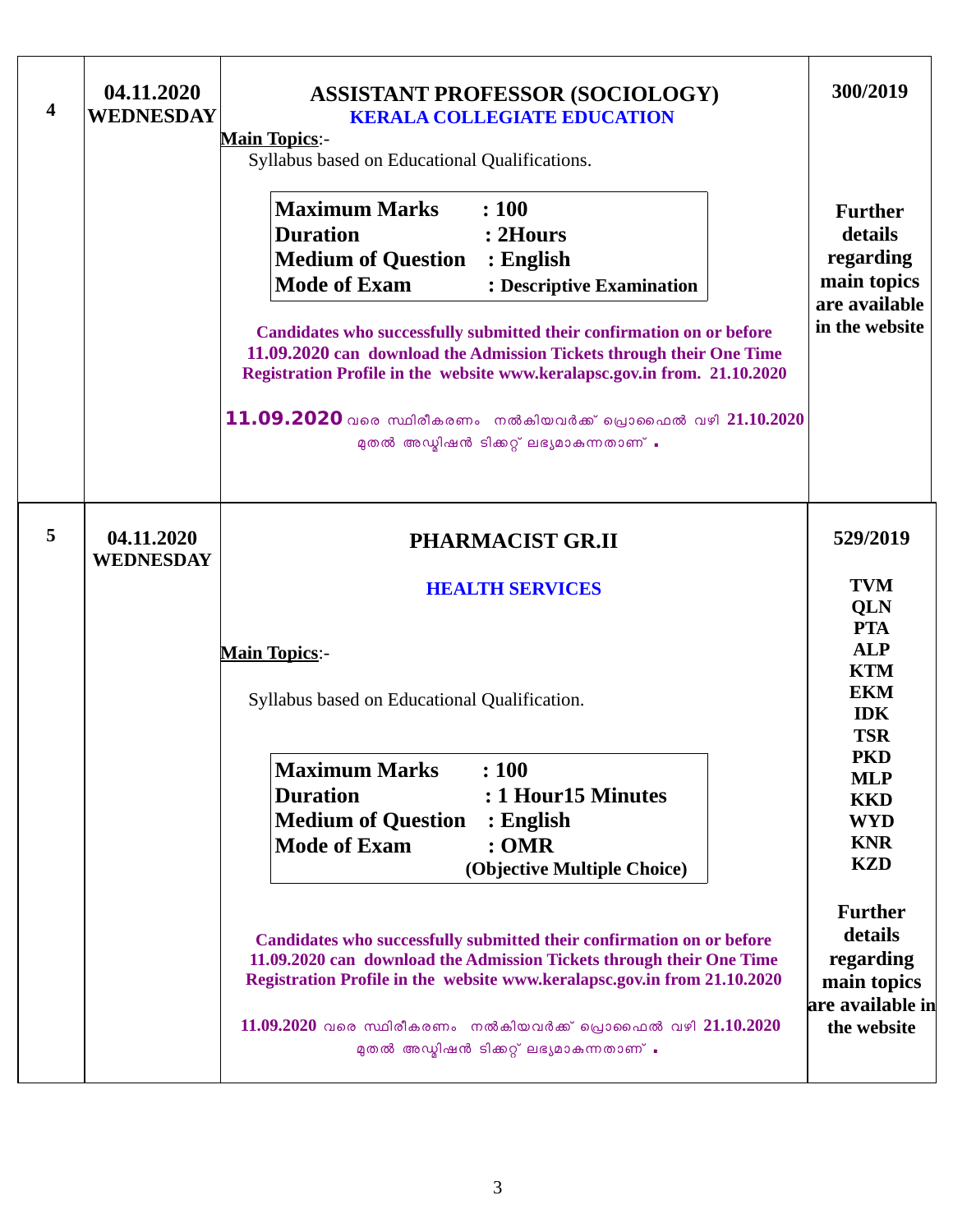| 6<br>04.11.2020<br><b>WEDNESDAY</b> | PHARMACIST GR.II<br><b>MEDICAL EDUCATION</b><br>Candidates who successfully submit their confirmation on or before 11.09.2020<br>can download the Admission Tickets through their One Time Registration<br>Profile in the website www.keralapsc.gov.in from 21.10.2020<br>$11.09.2020$ വരെ സ്ഥിരീകരണം നൽകിയവർക്ക് പ്രൊഫൈൽ വഴി $21.10.2020$<br>മുതൽ അഡ്മിഷൻ ടിക്കറ്റ് ലഭ്യമാകുന്നതാണ് .<br><b>COMMON TEST FOR SI.No. 5 &amp; 6 ABOVE</b>                                                                                                                                                                                                                                                              | 313/2019<br><b>Further</b><br>details<br>regarding<br>main topics<br>are available in<br>the website |
|-------------------------------------|------------------------------------------------------------------------------------------------------------------------------------------------------------------------------------------------------------------------------------------------------------------------------------------------------------------------------------------------------------------------------------------------------------------------------------------------------------------------------------------------------------------------------------------------------------------------------------------------------------------------------------------------------------------------------------------------------|------------------------------------------------------------------------------------------------------|
|                                     |                                                                                                                                                                                                                                                                                                                                                                                                                                                                                                                                                                                                                                                                                                      |                                                                                                      |
| 7<br>04.11.2020<br><b>WEDNESDAY</b> | PHARMACIST GR.II (HOMOEO)<br><b>HOMOEOPATHY DEPARTMENT</b><br><b>NCA NOTIFICATION</b><br><b>Main Topics:-</b><br>Syllabus based on Educational Qualification.<br><b>Maximum Marks</b><br>: 100<br><b>Duration</b><br>: 1 Hour15 Minutes<br><b>Medium of Question : English</b><br><b>Mode of Exam</b><br>: ONLINE<br>(Objective Multiple Choice)<br>Candidates who successfully submitted their confirmation on or before<br>11.09.2020 can download the Admission Tickets through their One Time<br>Registration Profile in the website www.keralapsc.gov.in from 21.10.2020<br>$\ket{11.09.2020}$ വരെ സ്ഥിരീകരണം  നൽകിയവർക്ക് പ്രൊഫൈൽ വഴി $21.10.2020$ മുതൽ<br>അഡ്മിഷൻ ടിക്കറ്റ് ലഭ്യമാകുന്നതാണ് . | 191/2018<br>$\overline{\text{LC}}$<br><b>PKD</b>                                                     |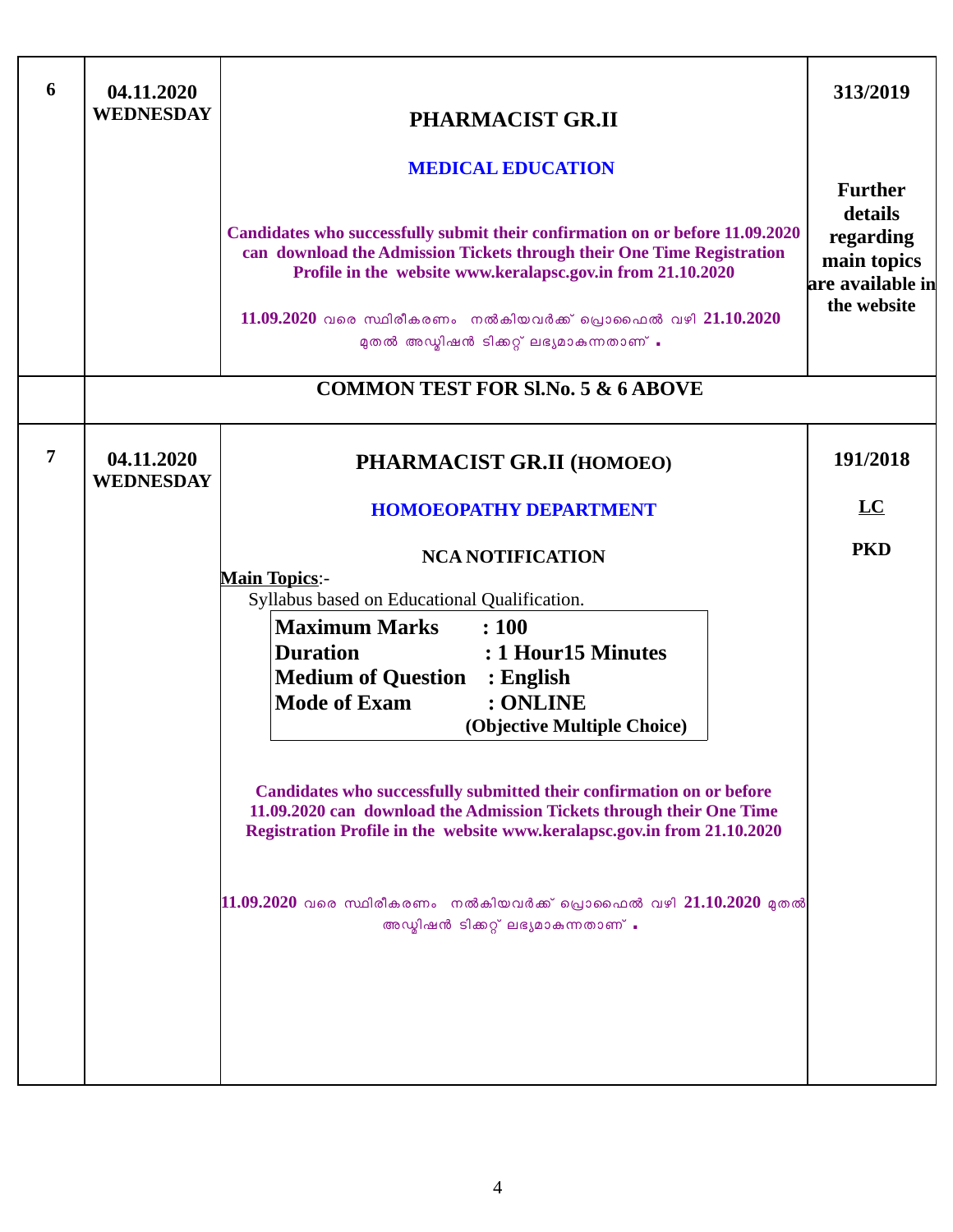| 8  | 04.11.2020                     | PHARMACIST GR.II (HOMOEO)                                                                                                                     | 266/2019          |
|----|--------------------------------|-----------------------------------------------------------------------------------------------------------------------------------------------|-------------------|
|    | <b>WEDNESDAY</b>               |                                                                                                                                               |                   |
|    |                                | <b>HOMOEOPATHY DEPARTMENT</b>                                                                                                                 | <b>DHEEVARA</b>   |
|    |                                | <b>NCA NOTIFICATION</b>                                                                                                                       | <b>EKM</b>        |
|    |                                |                                                                                                                                               |                   |
|    |                                |                                                                                                                                               |                   |
|    |                                | Candidates who successfully submitted their confirmation on or before<br>11.09.2020 can download the Admission Tickets through their One Time |                   |
|    |                                | Registration Profile in the website www.keralapsc.gov.in from 21.10.2020                                                                      |                   |
|    |                                |                                                                                                                                               |                   |
|    |                                | $11.09.2020$ വരെ സ്ഥിരീകരണം നൽകിയവർക്ക് പ്രൊഫൈൽ വഴി 21.10.2020 മുതൽ                                                                           |                   |
|    |                                | അഡ്മിഷൻ ടിക്കറ്റ് ലഭ്യമാകുന്നതാണ് .                                                                                                           |                   |
|    |                                |                                                                                                                                               |                   |
| 9  | 04.11.2020<br><b>WEDNESDAY</b> | PHARMACIST GR.II (HOMOEO)                                                                                                                     | 267/2019          |
|    |                                |                                                                                                                                               | <b>HINDU</b>      |
|    |                                | <b>HOMOEOPATHY DEPARTMENT</b>                                                                                                                 | <b>NADAR</b>      |
|    |                                | <b>NCA NOTIFICATION</b>                                                                                                                       |                   |
|    |                                |                                                                                                                                               | <b>EKM</b>        |
|    |                                |                                                                                                                                               |                   |
|    |                                |                                                                                                                                               |                   |
|    |                                | Candidates who successfully submitted their confirmation on or before<br>11.09.2020 can download the Admission Tickets through their One Time |                   |
|    |                                | Registration Profile in the website www.keralapsc.gov.in from 21.10.2020                                                                      |                   |
|    |                                |                                                                                                                                               |                   |
|    |                                | $11.09.2020$ വരെ സ്ഥിരീകരണം നൽകിയവർക്ക് പ്രൊഫൈൽ വഴി 21.10.2020 മുതൽ                                                                           |                   |
|    |                                | അഡ്മിഷൻ ടിക്കറ്റ് ലഭ്യമാകുന്നതാണ് .                                                                                                           |                   |
|    |                                |                                                                                                                                               |                   |
| 10 | 04.11.2020                     | PHARMACIST GR.II (HOMOEO)                                                                                                                     | 268/2019          |
|    | <b>WEDNESDAY</b>               |                                                                                                                                               |                   |
|    |                                | <b>HOMOEOPATHY DEPARTMENT</b>                                                                                                                 | <b>VISWAKARM</b>  |
|    |                                |                                                                                                                                               | $\mathbf{\Delta}$ |
|    |                                | <b>NCA NOTIFICATION</b>                                                                                                                       |                   |
|    |                                |                                                                                                                                               | <b>EKM</b>        |
|    |                                | Candidates who successfully submitted their confirmation on or before<br>11.09.2020 can download the Admission Tickets through their One Time |                   |
|    |                                | Registration Profile in the website www.keralapsc.gov.in from 21.10.2020                                                                      |                   |
|    |                                |                                                                                                                                               |                   |
|    |                                |                                                                                                                                               |                   |
|    |                                | $11.09.2020$ വരെ സ്ഥിരീകരണം നൽകിയവർക്ക് പ്രൊഫൈൽ വഴി 21.10.2020 മുതൽ                                                                           |                   |
|    |                                | അഡ്മിഷൻ ടിക്കറ്റ് ലഭ്യമാകുന്നതാണ് .                                                                                                           |                   |
|    |                                |                                                                                                                                               |                   |
|    |                                |                                                                                                                                               |                   |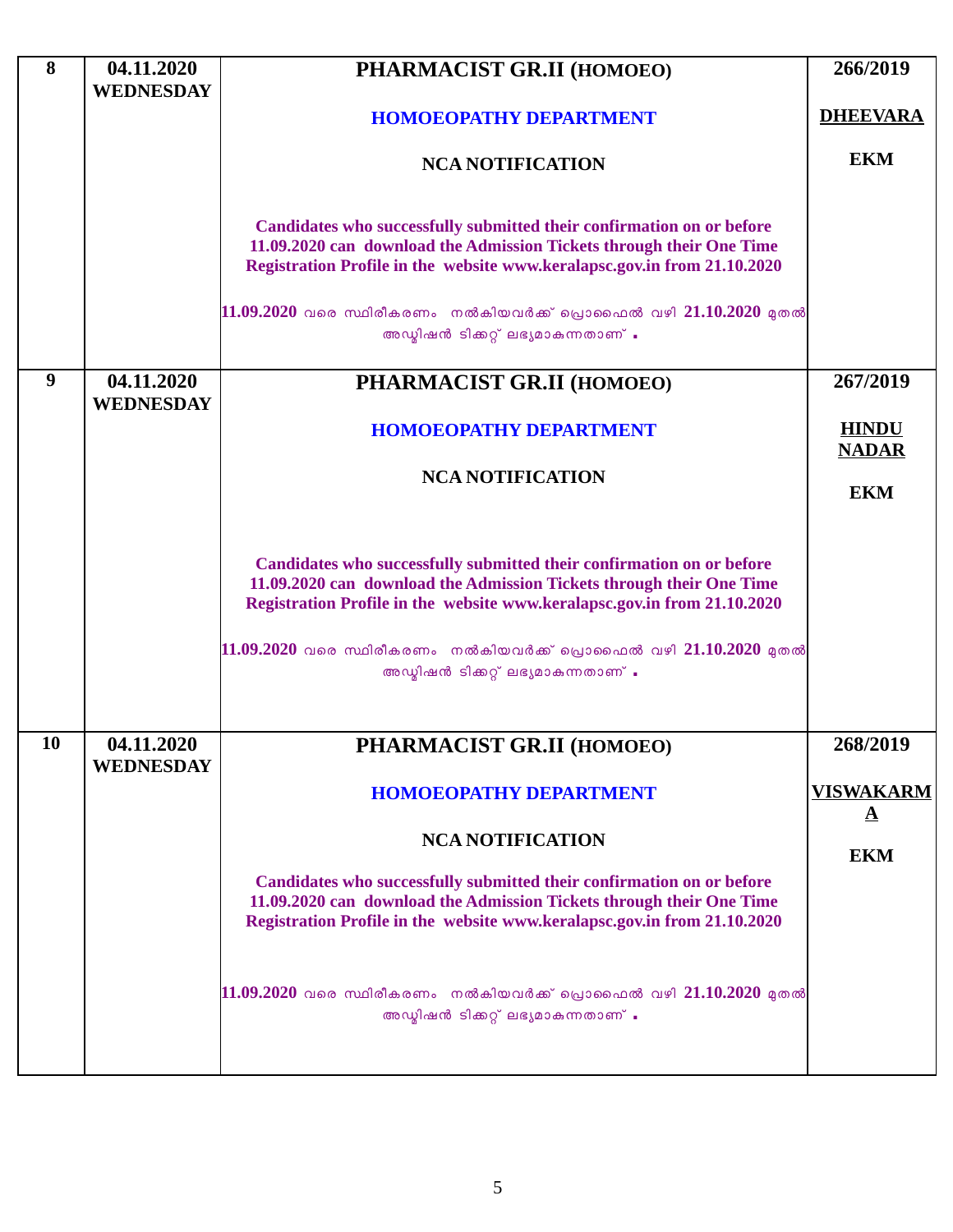| 11 | 04.11.2020<br><b>WEDNESDAY</b> | PHARMACIST GR.II (HOMOEO)                                                                                                                                                                                                                                                                                                               | 269/2019         |
|----|--------------------------------|-----------------------------------------------------------------------------------------------------------------------------------------------------------------------------------------------------------------------------------------------------------------------------------------------------------------------------------------|------------------|
|    |                                | <b>HOMOEOPATHY DEPARTMENT</b>                                                                                                                                                                                                                                                                                                           | $S$              |
|    |                                | <b>NCA NOTIFICATION</b>                                                                                                                                                                                                                                                                                                                 | <b>EKM</b>       |
|    |                                | Candidates who successfully submitted their confirmation on or before<br>11.09.2020 can download the Admission Tickets through their One Time<br>Registration Profile in the website www.keralapsc.gov.in from 21.10.2020<br>$11.09.2020$ വരെ സ്ഥിരീകരണം നൽകിയവർക്ക് പ്രൊഫൈൽ വഴി 21.10.2020 മുതൽ<br>അഡ്മിഷൻ ടിക്കറ്റ് ലഭ്യമാകുന്നതാണ് . |                  |
| 12 | 04.11.2020<br><b>WEDNESDAY</b> | PHARMACIST GR.II (HOMOEO)                                                                                                                                                                                                                                                                                                               | 3802019          |
|    |                                | <b>HOMOEOPATHY DEPARTMENT</b>                                                                                                                                                                                                                                                                                                           | $S_{\mathbf{T}}$ |
|    |                                | <b>NCA NOTIFICATION</b>                                                                                                                                                                                                                                                                                                                 | <b>IDK</b>       |
|    |                                | Candidates who successfully submitted their confirmation on or before<br>11.09.2020 can download the Admission Tickets through their One Time<br>Registration Profile in the website www.keralapsc.gov.in from 21.10.2020                                                                                                               |                  |
|    |                                | $11.09.2020$ വരെ സ്ഥിരീകരണം നൽകിയവർക്ക് പ്രൊഫൈൽ വഴി $21.10.2020$ മുതൽ<br>അഡ്യിഷൻ ടിക്കറ്റ് ലഭ്യമാകുന്നതാണ് .                                                                                                                                                                                                                            |                  |
| 13 | 04.11.2020<br><b>WEDNESDAY</b> | PHARMACIST GR.II (HOMOEO)                                                                                                                                                                                                                                                                                                               | 381/2019         |
|    |                                | <b>HOMOEOPATHY DEPARTMENT</b>                                                                                                                                                                                                                                                                                                           | LC/AI            |
|    |                                | <b>NCA NOTIFICATION</b>                                                                                                                                                                                                                                                                                                                 | <b>KNR</b>       |
|    |                                | Candidates who successfully submitted their confirmation on or before<br>11.09.2020 can download the Admission Tickets through their One Time<br>Registration Profile in the website www.keralapsc.gov.in from 21.10.2020                                                                                                               |                  |
|    |                                | $11.09.2020$ വരെ സ്ഥിരീകരണം നൽകിയവർക്ക് പ്രൊഫൈൽ വഴി $21.10.2020$ മുതൽ<br>അഡ്മിഷൻ ടിക്കറ്റ് ലഭ്യമാകുന്നതാണ് .                                                                                                                                                                                                                            |                  |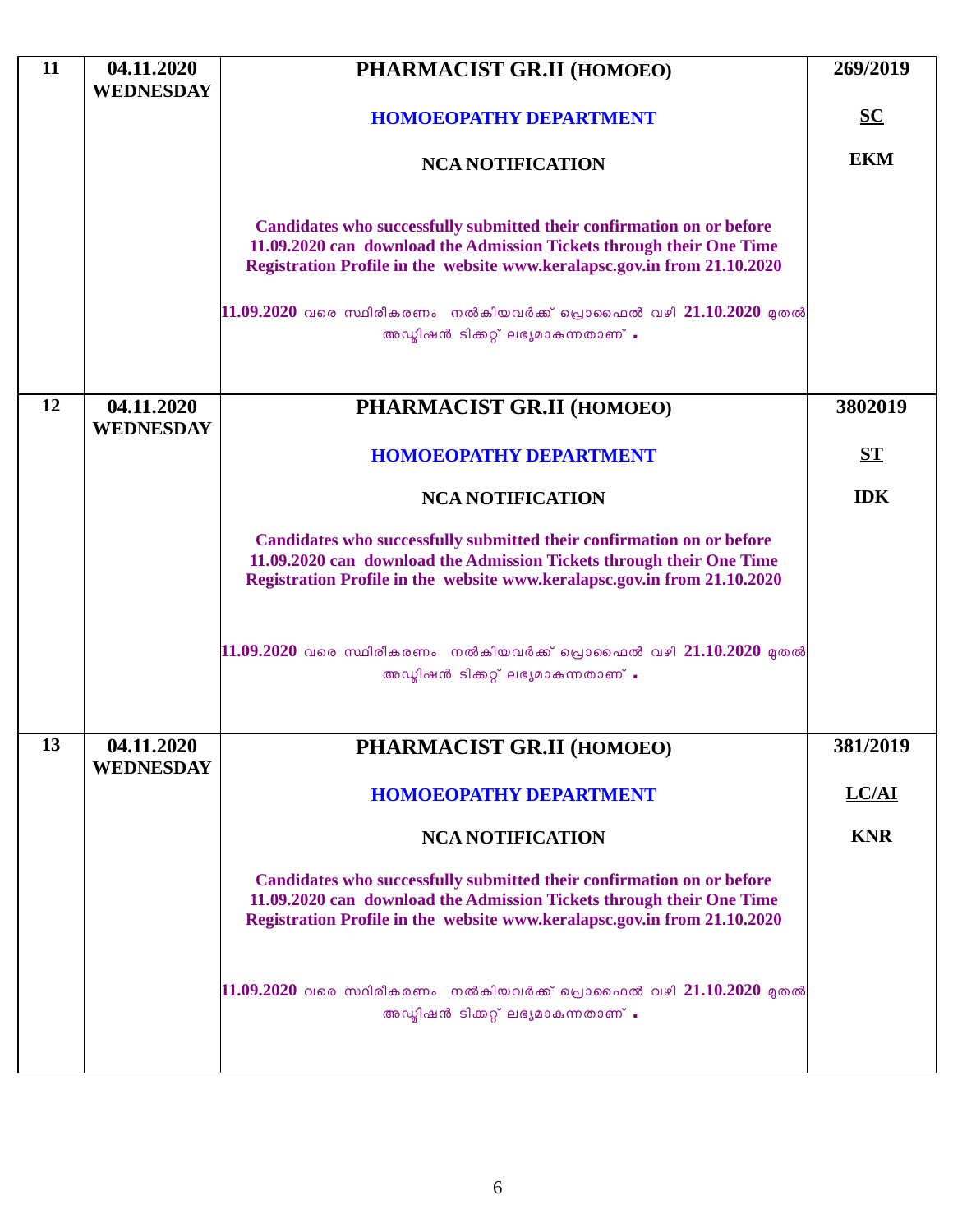| 14 | 04.11.2020                     | PHARMACIST GR.II (HOMOEO)                                                                                                                                                                                                 | 464/2019    |
|----|--------------------------------|---------------------------------------------------------------------------------------------------------------------------------------------------------------------------------------------------------------------------|-------------|
|    | <b>WEDNESDAY</b>               | <b>HOMOEOPATHY DEPARTMENT</b>                                                                                                                                                                                             | <b>SCCC</b> |
|    |                                | <b>NCA NOTIFICATION</b>                                                                                                                                                                                                   | <b>MLP</b>  |
|    |                                | Candidates who successfully submitted their confirmation on or before<br>11.09.2020 can download the Admission Tickets through their One Time<br>Registration Profile in the website www.keralapsc.gov.in from 21.10.2020 | <b>KNR</b>  |
|    |                                | $11.09.2020$ വരെ സ്ഥിരീകരണം നൽകിയവർക്ക് പ്രൊഫൈൽ വഴി 21.10.2020 മുതൽ<br>അഡ്മിഷൻ ടിക്കറ്റ് ലഭ്യമാകുന്നതാണ് .                                                                                                                |             |
| 15 | 04.11.2020<br><b>WEDNESDAY</b> | PHARMACIST GR.II (HOMOEO)                                                                                                                                                                                                 | 468/2019    |
|    |                                | <b>HOMOEOPATHY DEPARTMENT</b>                                                                                                                                                                                             | LC          |
|    |                                | <b>NCA NOTIFICATION</b>                                                                                                                                                                                                   | <b>EKM</b>  |
|    |                                | Candidates who successfully submitted their confirmation on or before<br>11.09.2020 can download the Admission Tickets through their One Time<br>Registration Profile in the website www.keralapsc.gov.in from 21.10.2020 |             |
|    |                                | $11.09.2020$ വരെ സ്ഥിരീകരണം നൽകിയവർക്ക് പ്രൊഫൈൽ വഴി 21.10.2020 മുതൽ<br>അഡ്മിഷൻ ടിക്കറ്റ് ലഭ്യമാകുന്നതാണ് .                                                                                                                |             |
|    |                                | COMMON TEST FOR SI.No. 7,8,9,10,11,12,13, 14 & 15 ABOVE                                                                                                                                                                   |             |
|    |                                |                                                                                                                                                                                                                           |             |
|    |                                |                                                                                                                                                                                                                           |             |
|    |                                |                                                                                                                                                                                                                           |             |
|    |                                |                                                                                                                                                                                                                           |             |
|    |                                |                                                                                                                                                                                                                           |             |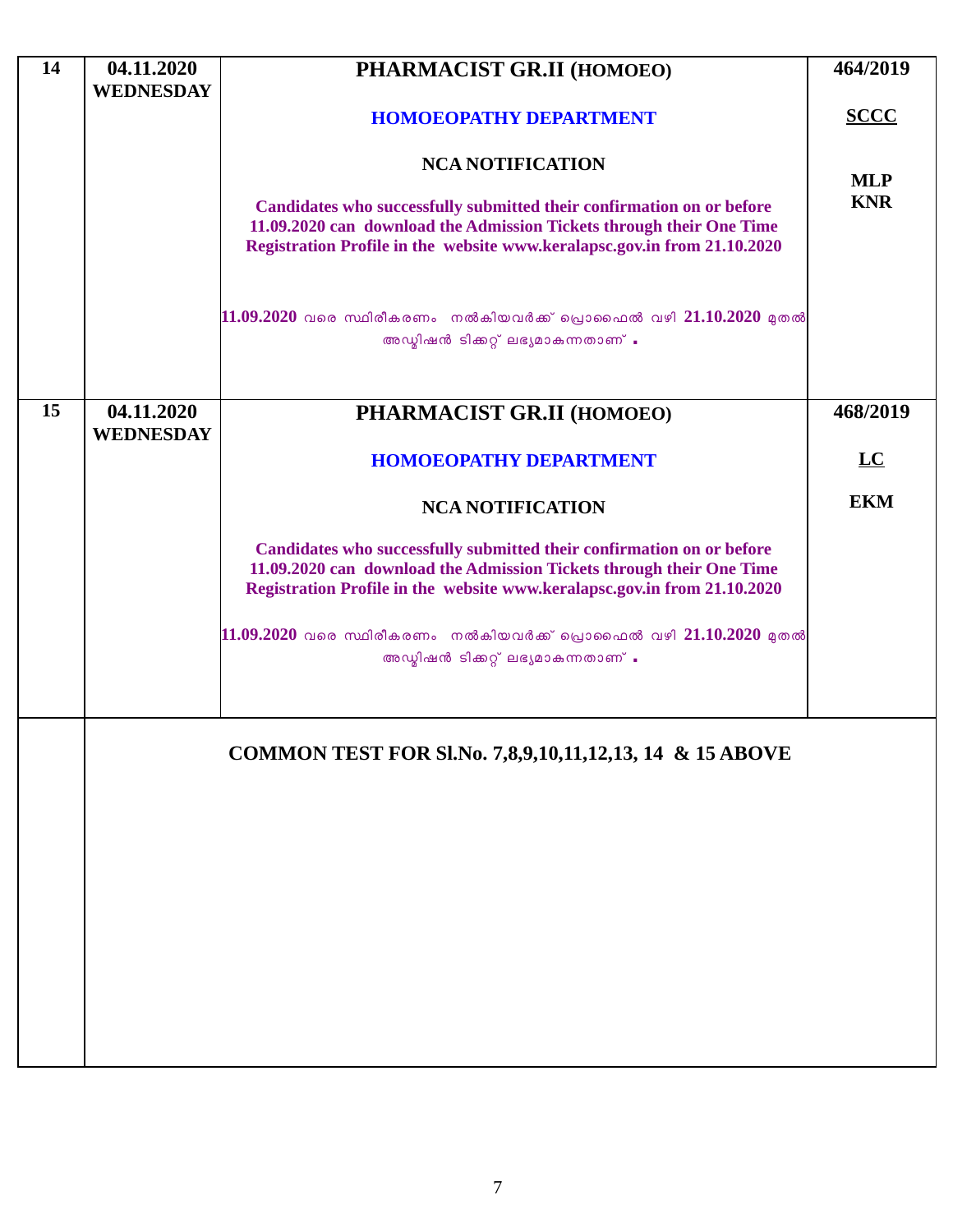| 16 | 05.11.2020      | <b>ASSISTANT PROFESSOR (ENGLISH)</b>                                                                                                                                                                                      | 287/2019                                                    |
|----|-----------------|---------------------------------------------------------------------------------------------------------------------------------------------------------------------------------------------------------------------------|-------------------------------------------------------------|
|    | <b>THURSDAY</b> | <b>KERALA COLLEGIATE EDUCATION</b><br><b>Main Topics:-</b>                                                                                                                                                                |                                                             |
|    |                 | Syllabus based on Educational Qualifications.                                                                                                                                                                             | <b>Further</b><br>details                                   |
|    |                 | <b>Maximum Marks</b><br>: 100<br><b>Duration</b><br>: 2Hours<br><b>Medium of Question : English</b><br><b>Mode of Exam</b><br>: Descriptive Examination                                                                   | regarding<br>main topics<br>are available in<br>the website |
|    |                 | Candidates who successfully submitted their confirmation on or before<br>11.09.2020 can download the Admission Tickets through their One Time<br>Registration Profile in the website www.keralapsc.gov.in from 22.10.2020 |                                                             |
|    |                 | $11.09.2020$ വരെ സ്ഥിരീകരണം നൽകിയവർക്ക് പ്രൊഫൈൽ വഴി $22.10.2020$<br>മുതൽ അഡ്മിഷൻ ടിക്കറ്റ് ലഭ്യമാകുന്നതാണ് .                                                                                                              |                                                             |
| 17 | 06.11.2020      | <b>ASSISTANT PROFESSOR (ISLAMIC HISTORY)</b>                                                                                                                                                                              | 292/2019                                                    |
|    | <b>FRIDAY</b>   | <b>KERALA COLLEGIATE EDUCATION</b>                                                                                                                                                                                        |                                                             |
|    |                 | <b>Main Topics:-</b>                                                                                                                                                                                                      |                                                             |
|    |                 | Syllabus based on Educational Qualifications.                                                                                                                                                                             | <b>Further</b><br>details<br>regarding                      |
|    |                 | <b>Maximum Marks</b><br>: 100<br><b>Duration</b><br>: 2Hours<br><b>Medium of Question</b><br>$:$ English<br><b>Mode of Exam</b><br>: Descriptive Examination                                                              | main topics<br>are available in<br>the website              |
|    |                 | Candidates who successfully submitted their confirmation on or before<br>11.09.2020 can download the Admission Tickets through their One Time<br>Registration Profile in the website www.keralapsc.gov.in from 23.10.2020 |                                                             |
|    |                 | $11.09.2020$ വരെ സ്ഥിരീകരണം നൽകിയവർക്ക് പ്രൊഫൈൽ വഴി $23.10.2020$<br>മുതൽ അഡ്മിഷൻ ടിക്കറ്റ് ലഭ്യമാകുന്നതാണ് .                                                                                                              |                                                             |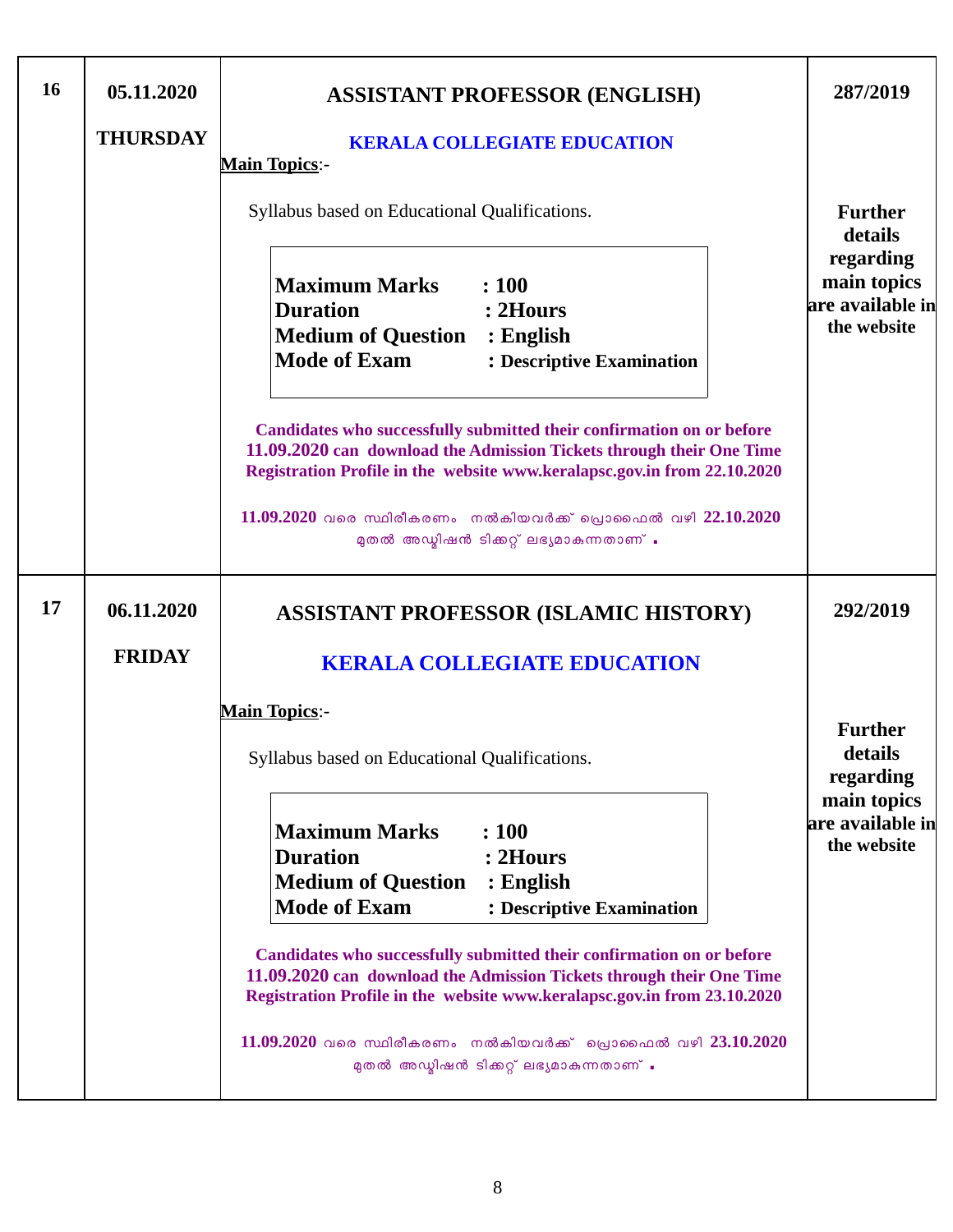| 18 | 07.11.2020<br><b>SATURDAY</b> | U P SCHOOL TEACHER (MALAYALAM MEDIUM)<br><b>EDUCATION DEPARTMENT</b>                                                                                                                                                           | 517/2019<br><b>TVM</b><br>QLN<br><b>PTA</b>                                                    |
|----|-------------------------------|--------------------------------------------------------------------------------------------------------------------------------------------------------------------------------------------------------------------------------|------------------------------------------------------------------------------------------------|
|    |                               | <b>Main Topics:-</b><br>Syllabus based on Educational Qualification.                                                                                                                                                           | <b>ALP</b><br><b>KTM</b><br><b>EKM</b><br><b>IDK</b><br><b>TSR</b><br><b>PKD</b><br><b>MLP</b> |
|    |                               | PART I: General Knowledge, Current Affairs<br>PART II: Social Science & Renaissance in Kerala<br>PART III: General Science<br>PART IV: Simple Arithmetic<br>PART V: Education and Child Psychology<br>PART VI: General English | <b>KKD</b><br><b>WYD</b><br><b>KNR</b><br><b>KZD</b>                                           |
|    |                               | <b>Maximum Marks</b> : 100<br><b>Duration</b><br>: 1 Hour 15 Minutes<br><b>Medium of Question</b><br>: Part I to Part V– Malayalam<br>Part VI - English<br><b>Mode of Exam</b><br>: <b>OMR</b><br>(Objective Multiple Choice)  |                                                                                                |
|    |                               | Candidates who successfully submitted their confirmation on or before<br>11.09.2020 can download the Admission Tickets through their One Time<br>Registration Profile in the website www.keralapsc.gov.in from 23.10.2020      |                                                                                                |
|    |                               | $11.09.2020$ വരെ സ്ഥിരീകരണം നൽകിയവർക്ക്  പ്രൊഫൈൽ വഴി 23.10.2020 മുതൽ<br>അഡ്മിഷൻ ടിക്കറ്റ് ലഭ്യമാകുന്നതാണ് .                                                                                                                    |                                                                                                |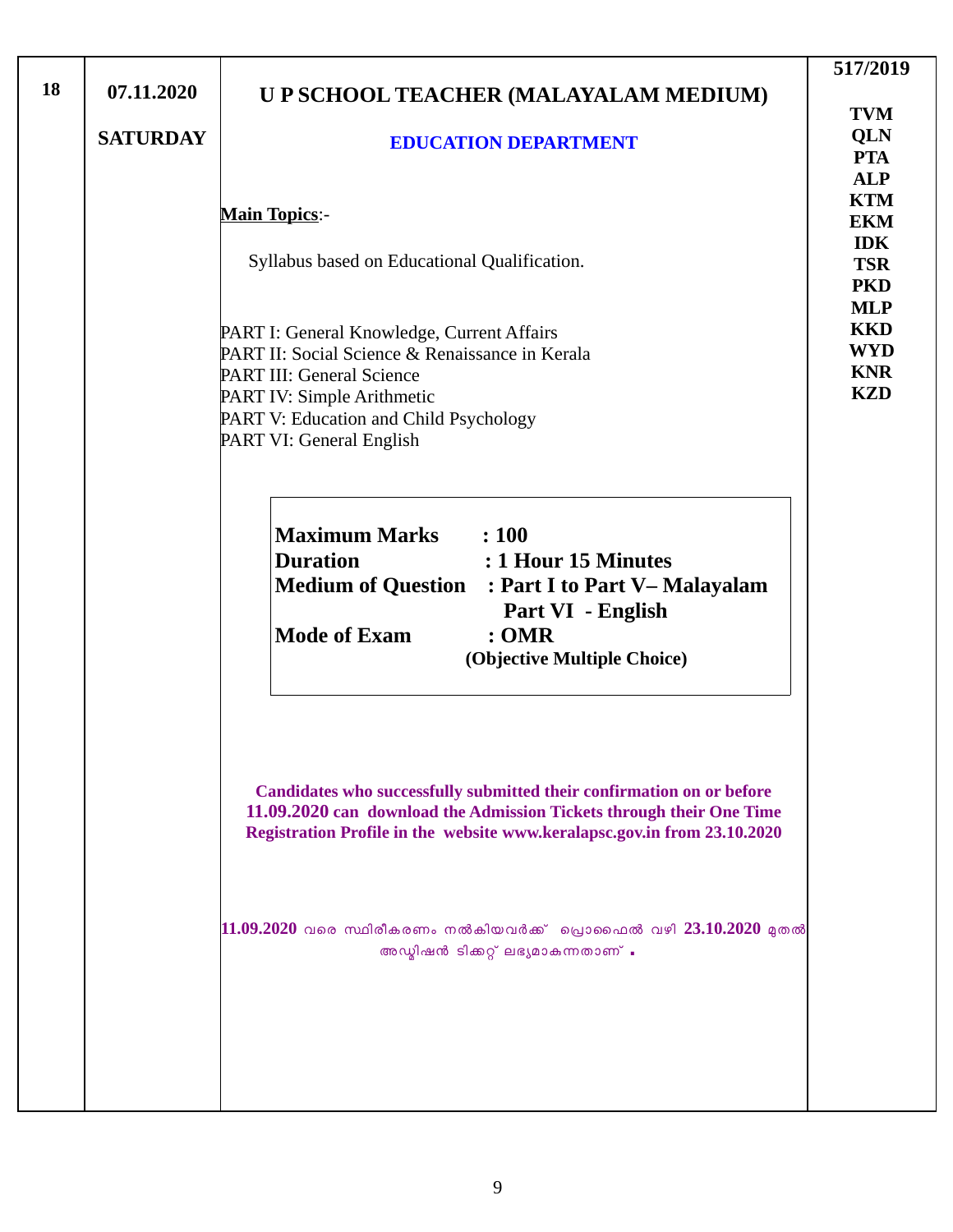|    |                             | <b>ASSISTANT PROFESSOR (ECONOMICS)</b>                                                                                                                                                                                                                                                             | 279/2019                                       |
|----|-----------------------------|----------------------------------------------------------------------------------------------------------------------------------------------------------------------------------------------------------------------------------------------------------------------------------------------------|------------------------------------------------|
| 19 | 09.11.2020<br><b>MONDAY</b> | <b>KERALA COLLEGIATE EDUCATION</b>                                                                                                                                                                                                                                                                 |                                                |
|    |                             | <b>Main Topics:-</b>                                                                                                                                                                                                                                                                               |                                                |
|    |                             | Syllabus based on Educational Qualifications.                                                                                                                                                                                                                                                      | <b>Further</b><br>details<br>regarding         |
|    |                             | <b>Maximum Marks</b><br>: 100<br><b>Duration</b><br>: 2Hours<br><b>Medium of Question</b><br>$:$ English<br><b>Mode of Exam</b><br>: Descriptive Examination                                                                                                                                       | main topics<br>are available in<br>the website |
|    |                             | Candidates who successfully submitted their confirmation on or before<br>11.09.2020 can download the Admission Tickets through their One Time<br>Registration Profile in the website www.keralapsc.gov.in from 23.10.2020<br>$11.09.2020$ വരെ സ്ഥിരീകരണം നൽകിയവർക്ക് പ്രൊഫൈൽ വഴി $23.10.2020$ മുതൽ |                                                |
|    |                             | അഡ്മിഷൻ ടിക്കറ്റ് ലഭ്യമാകുന്നതാണ് .                                                                                                                                                                                                                                                                |                                                |
| 20 | 09.11.2020<br><b>MONDAY</b> | <b>ANALYST GR.III</b><br><b>DRUGS CONTROL DEPARTMENT</b>                                                                                                                                                                                                                                           | 133/2019                                       |
|    |                             | <b>Main Topics:-</b>                                                                                                                                                                                                                                                                               | <b>Further</b>                                 |
|    |                             | Syllabus based on Educational Qualification.                                                                                                                                                                                                                                                       | details<br>regarding<br>main topics            |
|    |                             | <b>Maximum Marks</b><br>: 100<br><b>Duration</b><br>: 1 Hour 15 Minutes<br><b>Medium of Question</b><br>: English<br><b>Mode of Exam</b><br>:OMR<br>(Objective Multiple Choice)                                                                                                                    | are available in<br>the website                |
|    |                             | Candidates who successfully submitted their confirmation on or before<br>11.09.2020 can download the Admission Tickets through their One Time<br>Registration Profile in the website www.keralapsc.gov.in from 23.10.2020                                                                          |                                                |
|    |                             | $11.09.2020$ വരെ സ്ഥിരീകരണം നൽകിയവർക്ക് പ്രൊഫൈൽ വഴി $23.10.2020$ മുതൽ<br>അഡ്മിഷൻ ടിക്കറ്റ് ലഭ്യമാകുന്നതാണ് .                                                                                                                                                                                       |                                                |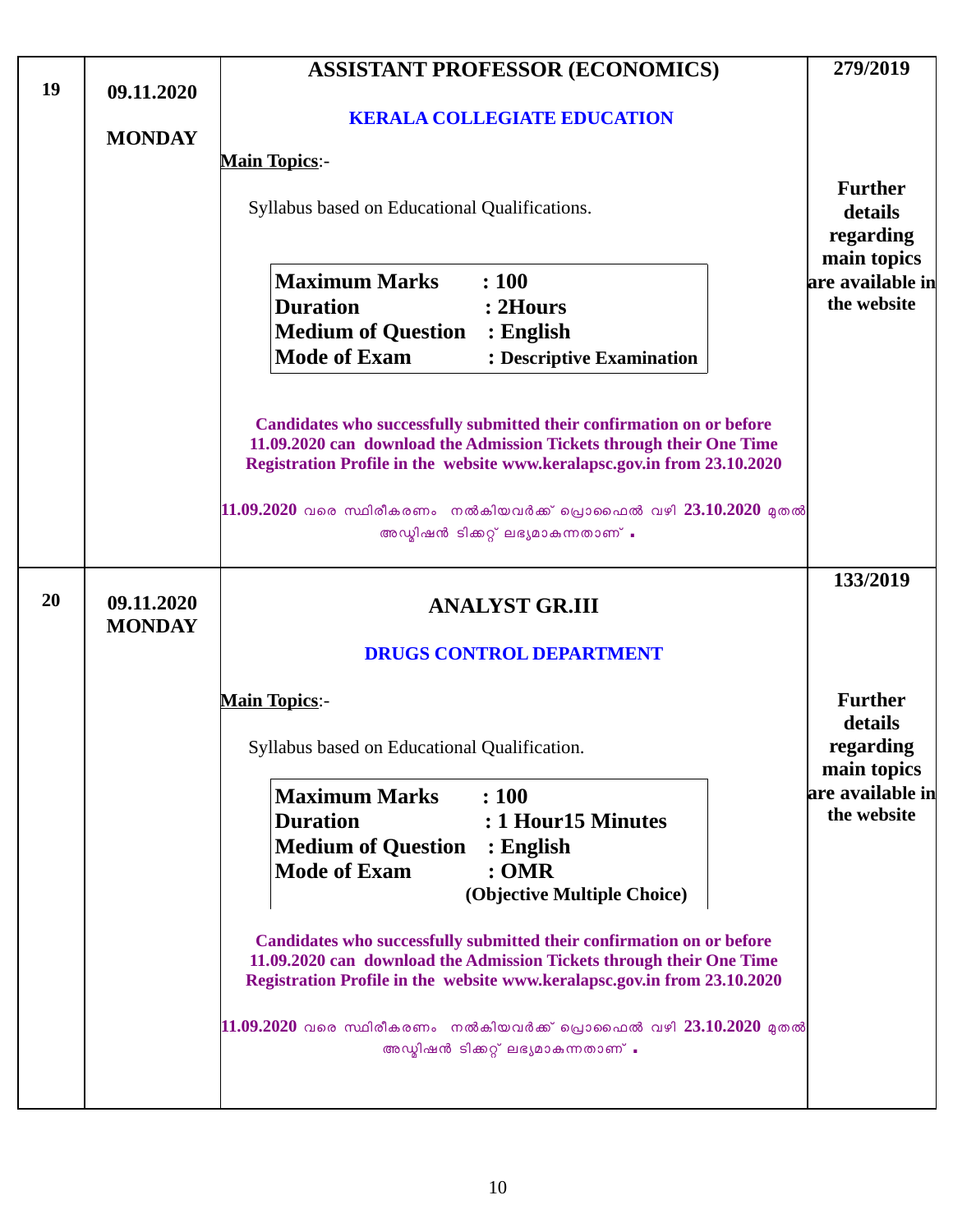|    |                              | <b>JUNIOR PUBLIC HEALTH NURSE GR.II</b>                                                                                                                                                                                   | 527/2019                                                           |
|----|------------------------------|---------------------------------------------------------------------------------------------------------------------------------------------------------------------------------------------------------------------------|--------------------------------------------------------------------|
| 21 | 10.11.2020<br><b>TUESDAY</b> | <b>HEALTH SERVICES / MUNICIPAL COMMON SERVICE</b>                                                                                                                                                                         | <b>TVM</b>                                                         |
|    |                              | <b>Main Topics:-</b><br>Syllabus based on Educational Qualification.                                                                                                                                                      | QLN<br><b>PTA</b><br><b>ALP</b>                                    |
|    |                              | <b>Maximum Marks</b><br>: 100<br><b>Duration</b><br>: 1 Hour15 Minutes<br><b>Medium of Question : English</b>                                                                                                             | <b>KTM</b><br><b>EKM</b><br><b>TSR</b><br><b>IDK</b>               |
|    |                              | <b>Mode of Exam</b><br>:OMR<br>(Objective Multiple Choice)                                                                                                                                                                | <b>PKD</b><br><b>MLP</b><br><b>KKD</b><br><b>WYD</b>               |
|    |                              | Candidates who successfully submitted their confirmation on or before<br>11.09.2020 can download the Admission Tickets through their One Time<br>Registration Profile in the website www.keralapsc.gov.in from 27.10.2020 | <b>KNR</b><br><b>KZD</b>                                           |
|    |                              | $11.09.2020$ വരെ സ്ഥിരീകരണം നൽകിയവർക്ക് പ്രൊഫൈൽ വഴി 27.10.2020<br>മുതൽ അഡ്മിഷൻ ടിക്കറ്റ് ലഭ്യമാകുന്നതാണ് .                                                                                                                | <b>Further</b><br>details<br>regarding                             |
|    |                              |                                                                                                                                                                                                                           | main topics<br>are available in<br>the website                     |
| 22 | 10.11.2020<br><b>TUESDAY</b> | <b>JUNIOR PUBLIC HEALTH NURSE GR.II</b><br>(SPECIAL RECRUITMENT FOR SC & ST ONLY)                                                                                                                                         | 553/2019<br><b>TVM</b><br>QLN                                      |
|    |                              | <b>HEALTH SERVICES</b>                                                                                                                                                                                                    | <b>PTA</b><br><b>KTM</b><br><b>EKM</b><br><b>IDK</b>               |
|    |                              | Candidates who successfully submitted their confirmation on or before<br>11.09.2020 can download the Admission Tickets through their One Time<br>Registration Profile in the website www.keralapsc.gov.in from 27.10.2020 | <b>TSR</b><br><b>PKD</b><br><b>MLP</b><br><b>KKD</b>               |
|    |                              | $\ket{11.09.2020}$ വരെ സ്ഥിരീകരണം  നൽകിയവർക്ക് പ്രൊഫൈൽ വഴി $27.10.2020$ മുതൽ<br>അഡ്മിഷൻ ടിക്കറ്റ് ലഭ്യമാകുന്നതാണ് .                                                                                                       | <b>KNR</b><br><b>KZD</b><br><b>Further</b><br>details<br>regarding |
|    |                              |                                                                                                                                                                                                                           | main topics<br>are available in<br>the website                     |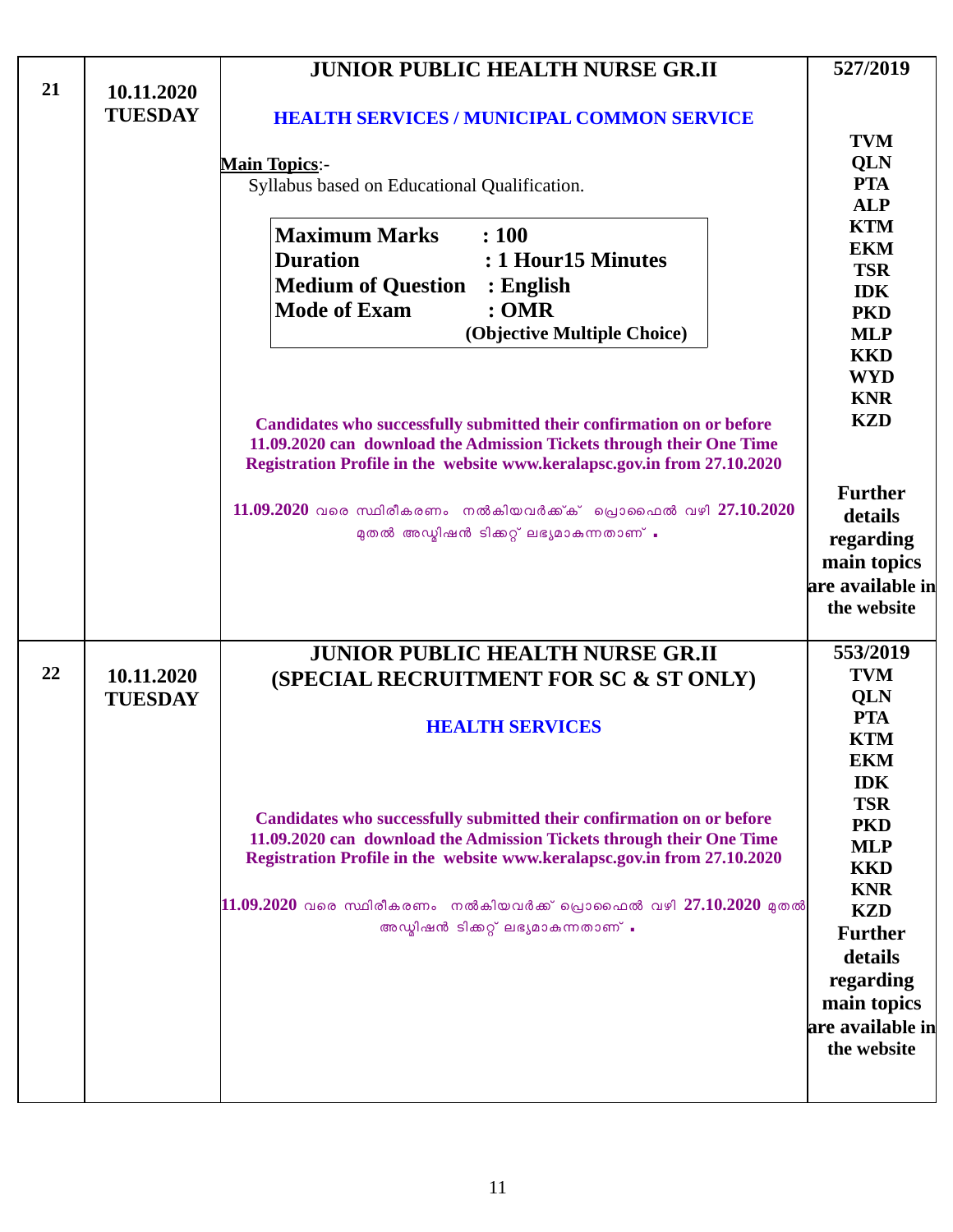|    |                | <b>JUNIOR PUBLIC HEALTH NURSE GR.II</b>                                                                                                          | 597/2019                        |
|----|----------------|--------------------------------------------------------------------------------------------------------------------------------------------------|---------------------------------|
| 23 | 10.11.2020     | <b>HEALTH SERVICES / MUNICIPAL COMMON SERVICES</b>                                                                                               |                                 |
|    | <b>TUESDAY</b> |                                                                                                                                                  | <b>MUSLIM</b>                   |
|    |                | (NCA NOTIFICATION)                                                                                                                               | <b>TVM</b>                      |
|    |                |                                                                                                                                                  | <b>KTM</b>                      |
|    |                |                                                                                                                                                  | <b>EKM</b>                      |
|    |                | Candidates who successfully submitted their confirmation on or before                                                                            | <b>KZD</b>                      |
|    |                | 11.09.2020 can download the Admission Tickets through their One Time<br>Registration Profile in the website www.keralapsc.gov.in from 27.10.2020 |                                 |
|    |                |                                                                                                                                                  | <b>Further</b><br>details       |
|    |                | $11.09.2020$ വരെ സ്ഥിരീകരണം നൽകിയവർക്ക് പ്രൊഫൈൽ വഴി 27.10.2020 മുതൽ                                                                              | regarding                       |
|    |                | അഡ്മിഷൻ ടിക്കറ്റ് ലഭ്യമാകുന്നതാണ് .                                                                                                              | main topics                     |
|    |                |                                                                                                                                                  | are available in                |
|    |                |                                                                                                                                                  | the website                     |
|    |                |                                                                                                                                                  |                                 |
|    |                | <b>JUNIOR PUBLIC HEALTH NURSE GR.II</b>                                                                                                          | 598/2019                        |
| 24 | 10.11.2020     | <b>HEALTH SERVICES / MUNICIPAL COMMON SERVICES</b>                                                                                               |                                 |
|    | <b>TUESDAY</b> |                                                                                                                                                  | <b>SIUC</b>                     |
|    |                | (NCA NOTIFICATION)                                                                                                                               | <b>NADAR</b>                    |
|    |                |                                                                                                                                                  |                                 |
|    |                |                                                                                                                                                  | <b>PTA</b><br><b>PKD</b>        |
|    |                | Candidates who successfully submitted their confirmation on or before                                                                            |                                 |
|    |                | 11.09.2020 can download the Admission Tickets through their One Time<br>Registration Profile in the website www.keralapsc.gov.in from 27.10.2020 | <b>Further</b>                  |
|    |                |                                                                                                                                                  | details                         |
|    |                | 11.09.2020 വരെ സ്ഥിരീകരണം നൽകിയവർക്ക് പ്രൊഫൈൽ വഴി 27.10.2020 മുതൽ                                                                                | regarding                       |
|    |                | അഡ്വിഷൻ ടിക്കറ്റ് ലഭ്യമാകുന്നതാണ് .                                                                                                              | main topics<br>are available in |
|    |                |                                                                                                                                                  | the website                     |
|    |                | <b>JUNIOR PUBLIC HEALTH NURSE GR.II</b>                                                                                                          | 599/2019                        |
| 25 | 10.11.2020     |                                                                                                                                                  |                                 |
|    | <b>TUESDAY</b> | <b>HEALTH SERVICES / MUNICIPAL COMMON SERVICES</b>                                                                                               | $LCAI$                          |
|    |                |                                                                                                                                                  |                                 |
|    |                | (NCA NOTIFICATION)                                                                                                                               | <b>KKD</b>                      |
|    |                | Candidates who successfully submitted their confirmation on or before                                                                            | <b>Further</b>                  |
|    |                | 11.09.2020 can download the Admission Tickets through their One Time                                                                             | details                         |
|    |                | Registration Profile in the website www.keralapsc.gov.in from 27.10.2020                                                                         | regarding                       |
|    |                |                                                                                                                                                  | main topics                     |
|    |                | <br>11.09.2020 വരെ സ്ഥിരീകരണം  നൽകിയവർക്ക് പ്രൊഫൈൽ വഴി 27.10.2020 മുതൽ  are available in<br>അഡ്മിഷൻ ടിക്കറ്റ് ലഭ്യമാകുന്നതാണ് .                  |                                 |
|    |                |                                                                                                                                                  | the website                     |
|    |                |                                                                                                                                                  |                                 |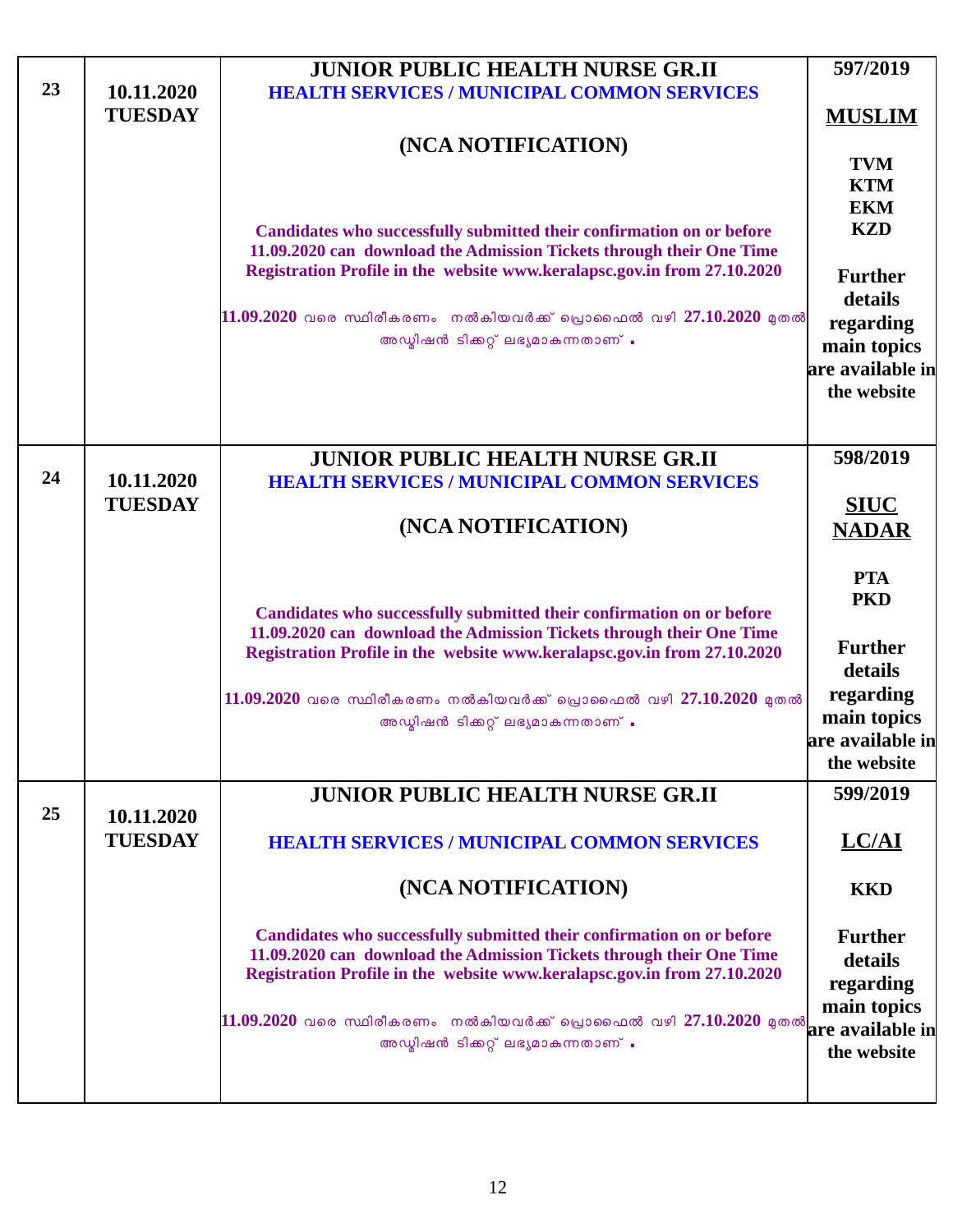| 26 | 10.11.2020                   | <b>JUNIOR PUBLIC HEALTH NURSE GR.II</b>                                                                                                                                                                                   | 600/2019                                              |
|----|------------------------------|---------------------------------------------------------------------------------------------------------------------------------------------------------------------------------------------------------------------------|-------------------------------------------------------|
|    | <b>TUESDAY</b>               | <b>HEALTH SERVICES / MUNICIPAL COMMON SERVICES</b>                                                                                                                                                                        | <b>HINDU</b><br><b>NADAR</b>                          |
|    |                              | (NCA NOTIFICATION)                                                                                                                                                                                                        |                                                       |
|    |                              |                                                                                                                                                                                                                           | QLN<br><b>PTA</b>                                     |
|    |                              | Candidates who successfully submitted their confirmation on or before<br>11.09.2020 can download the Admission Tickets through their One Time<br>Registration Profile in the website www.keralapsc.gov.in from 27.10.2020 | <b>EKM</b><br><b>MLP</b><br><b>WYD</b>                |
|    |                              | 11.09.2020 വരെ സ്ഥിരീകരണം നൽകിയവർക്ക് പ്രൊഫൈൽ വഴി 27.10.2020 മുതൽ                                                                                                                                                         |                                                       |
|    |                              | അഡ്മിഷൻ ടിക്കറ്റ് ലഭ്യമാകുന്നതാണ് .                                                                                                                                                                                       | <b>Further</b>                                        |
|    |                              |                                                                                                                                                                                                                           | details<br>regarding                                  |
|    |                              |                                                                                                                                                                                                                           | main topics                                           |
|    |                              |                                                                                                                                                                                                                           | are available in<br>the website                       |
|    |                              |                                                                                                                                                                                                                           |                                                       |
|    |                              | <b>JUNIOR PUBLIC HEALTH NURSE GR.II</b>                                                                                                                                                                                   | 601/2019                                              |
| 27 | 10.11.2020<br><b>TUESDAY</b> | <b>HEALTH SERVICES / MUNICIPAL COMMON SERVICES</b>                                                                                                                                                                        | <b>DHEEVARA</b>                                       |
|    |                              | (NCA NOTIFICATION)                                                                                                                                                                                                        | <b>TVM</b><br><b>PTA</b><br><b>WYD</b>                |
|    |                              | Candidates who successfully submitted their confirmation on or before<br>11.09.2020 can download the Admission Tickets through their One Time<br>Registration Profile in the website www.keralapsc.gov.in from 27.10.2020 | <b>Further</b><br>details<br>regarding<br>main topics |
|    |                              | $ 11.09.2020$ വരെ സ്ഥിരീകരണം നൽകിയവർക്ക് പ്രൊഫൈൽ വഴി 27.10.2020 മുതൽ $ {\bf arc ~available~ in} $<br>അഡ്മിഷൻ ടിക്കറ്റ് ലഭ്യമാകുന്നതാണ് .                                                                                  | the website                                           |
|    |                              |                                                                                                                                                                                                                           |                                                       |
|    |                              |                                                                                                                                                                                                                           |                                                       |
|    |                              |                                                                                                                                                                                                                           |                                                       |
|    |                              |                                                                                                                                                                                                                           |                                                       |
|    |                              |                                                                                                                                                                                                                           |                                                       |

 $\lfloor$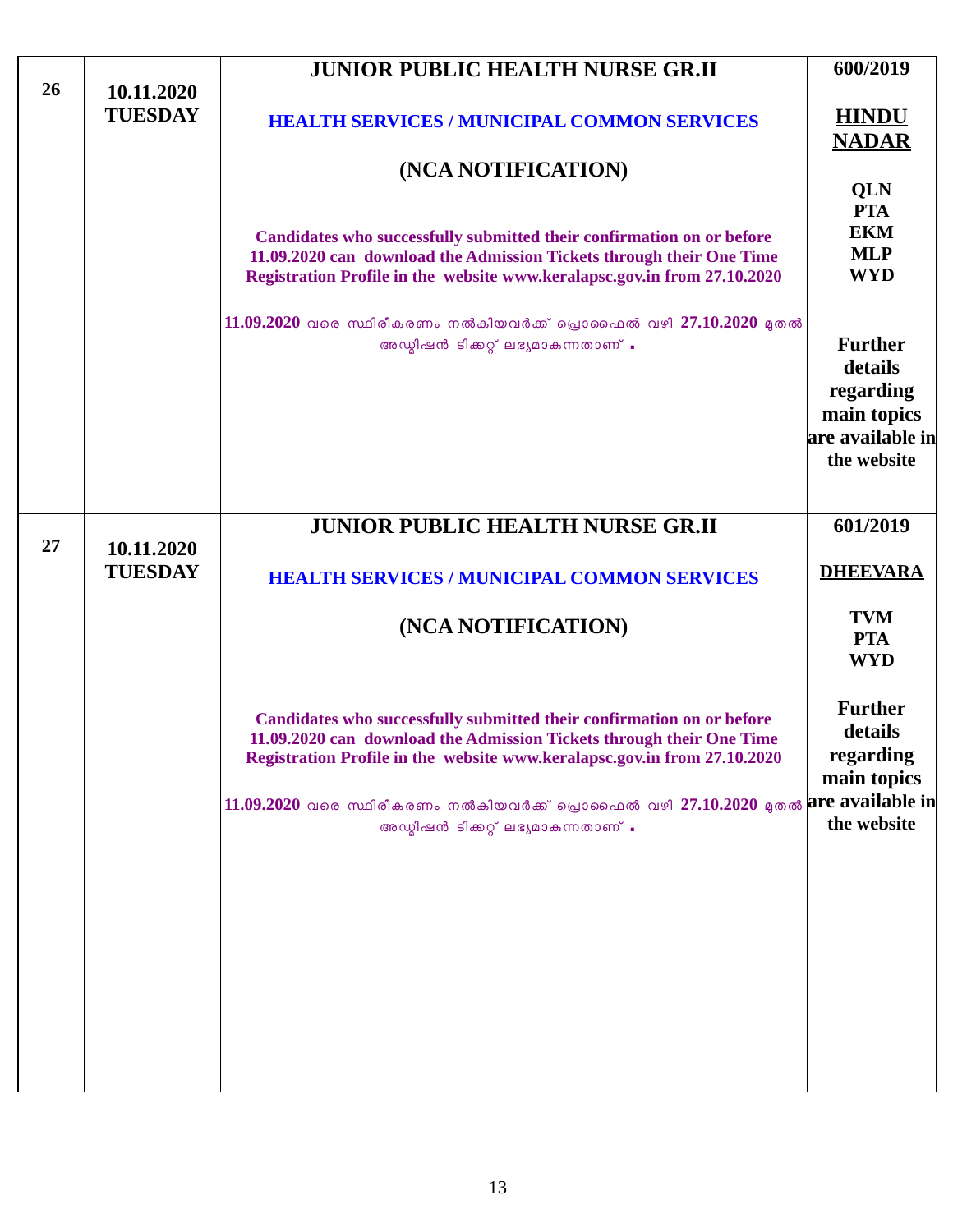|    |                              |                                                                                                                                                                                                                           | 602/2019                                                                                 |
|----|------------------------------|---------------------------------------------------------------------------------------------------------------------------------------------------------------------------------------------------------------------------|------------------------------------------------------------------------------------------|
| 28 | 10.11.2020<br><b>TUESDAY</b> | <b>JUNIOR PUBLIC HEALTH NURSE GR.II</b>                                                                                                                                                                                   | <b>VISWAKARMA</b>                                                                        |
|    |                              | <b>HEALTH SERVICES / MUNICIPAL COMMON SERVICES</b>                                                                                                                                                                        | <b>TVM</b><br><b>PTA</b>                                                                 |
|    |                              | (NCA NOTIFICATION)                                                                                                                                                                                                        | <b>PKD</b><br><b>KKD</b>                                                                 |
|    |                              | Candidates who successfully submitted their confirmation on or before<br>11.09.2020 can download the Admission Tickets through their One Time<br>Registration Profile in the website www.keralapsc.gov.in from 27.10.2020 | <b>Further</b><br>details<br>regarding<br>main topics<br>are available in<br>the website |
|    |                              | $11.09.2020$ വരെ സ്ഥിരീകരണം നൽകിയവർക്ക് പ്രൊഫൈൽ വഴി 27.10.2020 മുതൽ<br>അഡ്മിഷൻ ടിക്കറ്റ് ലഭ്യമാകുന്നതാണ് .                                                                                                                |                                                                                          |
|    |                              | <b>JUNIOR PUBLIC HEALTH NURSE GR.II</b>                                                                                                                                                                                   | 603/2019                                                                                 |
| 29 | 10.11.2020<br><b>TUESDAY</b> | <b>HEALTH SERVICES / MUNICIPAL COMMON SERVICES</b>                                                                                                                                                                        | OBC                                                                                      |
|    |                              | (NCA NOTIFICATION)                                                                                                                                                                                                        | <b>PKD</b>                                                                               |
|    |                              | Candidates who successfully submitted their confirmation on or before<br>11.09.2020 can download the Admission Tickets through their One Time<br>Registration Profile in the website www.keralapsc.gov.in from 27.10.2020 | <b>Further</b><br>details<br>regarding<br>main topics<br>are available in<br>the website |
|    |                              | $11.09.2020$ വരെ സ്ഥിരീകരണം നൽകിയവർക്ക് പ്രൊഫൈൽ വഴി 27.10.2020 മുതൽ<br>അഡ്മിഷൻ ടിക്കറ്റ് ലഭ്യമാകുന്നതാണ് .                                                                                                                |                                                                                          |
|    |                              | COMMON TEST FOR SI.No. 21, 22, 23, 24, 25, 26, 27, 28 & 29 ABOVE                                                                                                                                                          |                                                                                          |
|    |                              |                                                                                                                                                                                                                           |                                                                                          |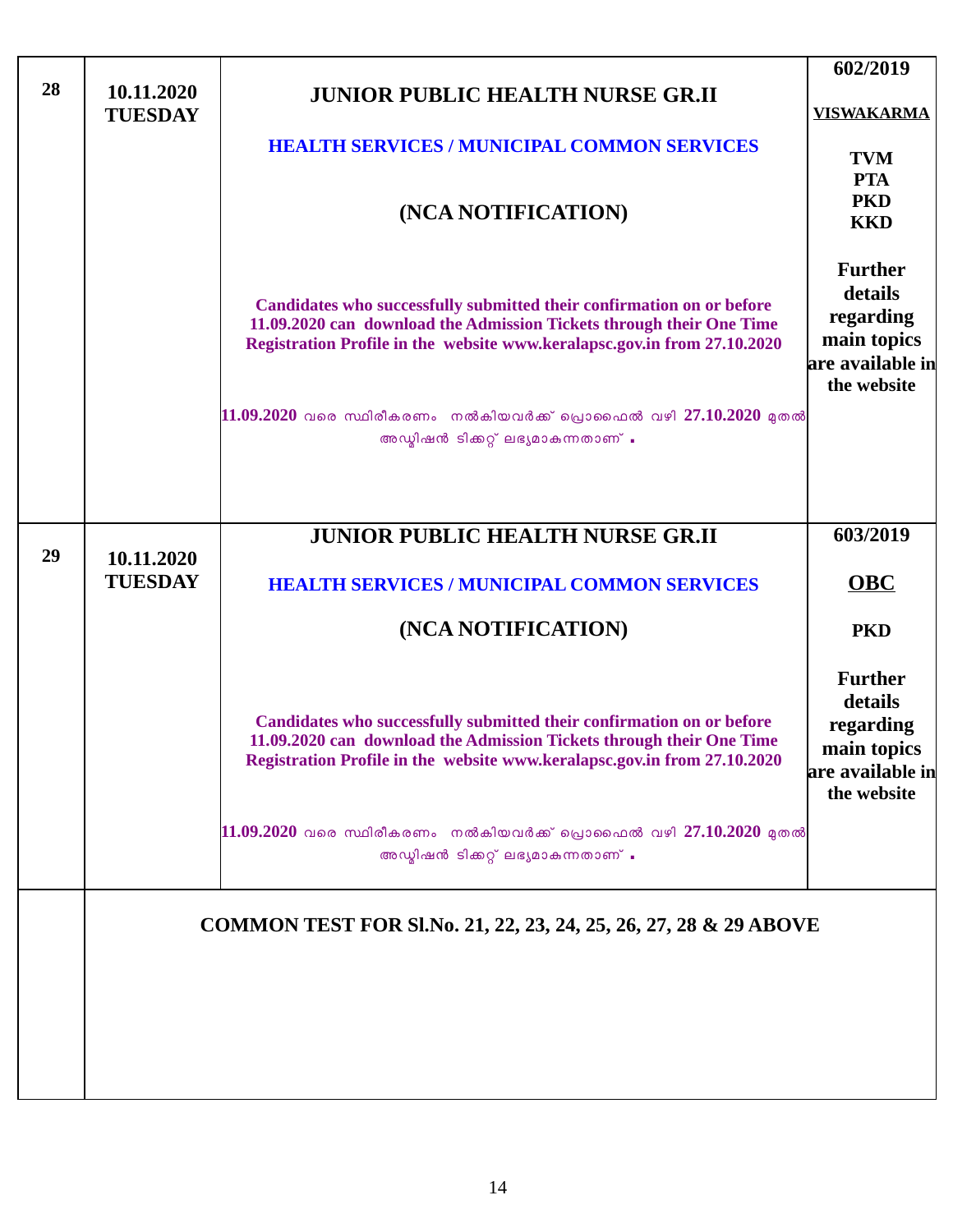|    |                              | U P SCHOOL TEACHER (TAMIL MEDIUM)                                                                                                                                                                                                     | 271/2018   |
|----|------------------------------|---------------------------------------------------------------------------------------------------------------------------------------------------------------------------------------------------------------------------------------|------------|
| 30 | 10.11.2020<br><b>TUESDAY</b> | <b>EDUCATION DEPARTMENT</b>                                                                                                                                                                                                           | <b>IDK</b> |
|    |                              | <b>Main Topics:-</b><br>Syllabus based on Educational Qualification.                                                                                                                                                                  |            |
|    |                              | PART I: General Knowledge, Current Affairs<br>PART II: Social Science & Renaissance in Kerala<br><b>PART III: General Science</b><br>PART IV: Simple Arithmetic<br>PART V: Education and Child Psychology<br>PART VI: General English |            |
|    |                              | <b>Maximum Marks</b><br>: 100<br><b>Duration</b><br>: 1 Hour 15 Minutes<br><b>Medium of Question : Part I to Part V-Tamil</b><br>Part VI - English<br><b>Mode of Exam</b><br>: <b>OMR</b><br>(Objective Multiple Choice)              |            |
|    |                              | Candidates who successfully submitted their confirmation on or before<br>11.09.2020 can download the Admission Tickets through their One Time<br>Registration Profile in the website www.keralapsc.gov.in from 27.10.2020             |            |
|    |                              | $11.09.2020$ വരെ സ്ഥിരീകരണം നൽകിയവർക്ക് പ്രൊഫൈൽ വഴി $27.10.2020$ മുതൽ<br>അഡ്മിഷൻ ടിക്കറ്റ് ലഭ്യമാകുന്നതാണ് .                                                                                                                          |            |
|    |                              |                                                                                                                                                                                                                                       |            |
|    |                              |                                                                                                                                                                                                                                       |            |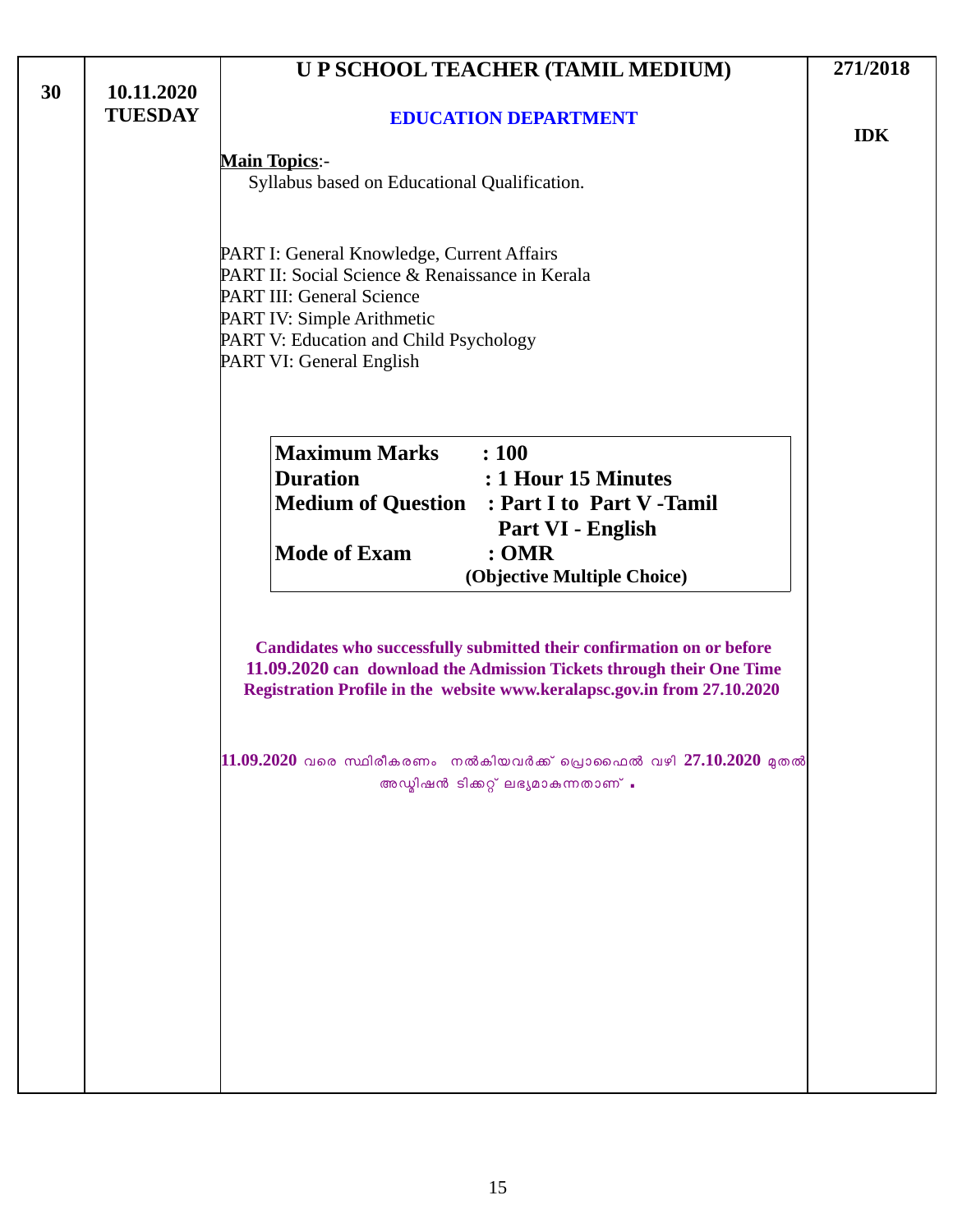| 31 | 12.11.2020      | <b>ASSISTANT DENTAL SURGEON</b>                                                                                                                                                                                                                                                                                                                                                                                                                                                         | 385/2019 |
|----|-----------------|-----------------------------------------------------------------------------------------------------------------------------------------------------------------------------------------------------------------------------------------------------------------------------------------------------------------------------------------------------------------------------------------------------------------------------------------------------------------------------------------|----------|
|    | <b>THURSDAY</b> | <b>HEALTH SERVICES</b>                                                                                                                                                                                                                                                                                                                                                                                                                                                                  |          |
|    |                 | <b>Main Topics:-</b>                                                                                                                                                                                                                                                                                                                                                                                                                                                                    |          |
|    |                 | Syllabus based on Educational Qualifications.                                                                                                                                                                                                                                                                                                                                                                                                                                           |          |
|    |                 | Part I<br>a: General Human Anatomy<br>b: General Human Physiology<br>c: General Pathology<br>d: General Pharmacology<br>e: Biochemistry<br>f: Microbiology<br>Part II<br>a: Oral Anatomy & Histology<br>b: Conservative Dentistry & Endodontics<br>c: Oral Pathology & Microbiology<br>d: Orthodontics<br>e: Pedodontics<br>f: Oral Medicine & Radiology<br>g: Community Dentistry<br>h: Periodontics<br>i : Oral Surgery & Anaesthesia<br>j: Prosthodontics including Dental Materials |          |
|    |                 | <b>Maximum Marks</b><br>$\therefore 100$<br><b>Duration</b><br>: 1 Hour15 Minutes<br><b>Medium of Question : English</b><br><b>Mode of Exam</b><br>: <b>OMR</b><br>(Objective Multiple Choice)                                                                                                                                                                                                                                                                                          |          |
|    |                 | Candidates who successfully submitted their confirmation on or before<br>11.09.2020 can download the Admission Tickets through their One Time<br>Registration Profile in the website www.keralapsc.gov.in from 28.10.2020<br>$11.09.2020$ വരെ സ്ഥിരീകരണം നൽകിയവർക്ക് പ്രൊഫൈൽ വഴി $28.10.2020$ മുതൽ<br>അഡ്മിഷൻ ടിക്കറ്റ് ലഭ്യമാകുന്നതാണ് .                                                                                                                                               |          |
|    |                 |                                                                                                                                                                                                                                                                                                                                                                                                                                                                                         |          |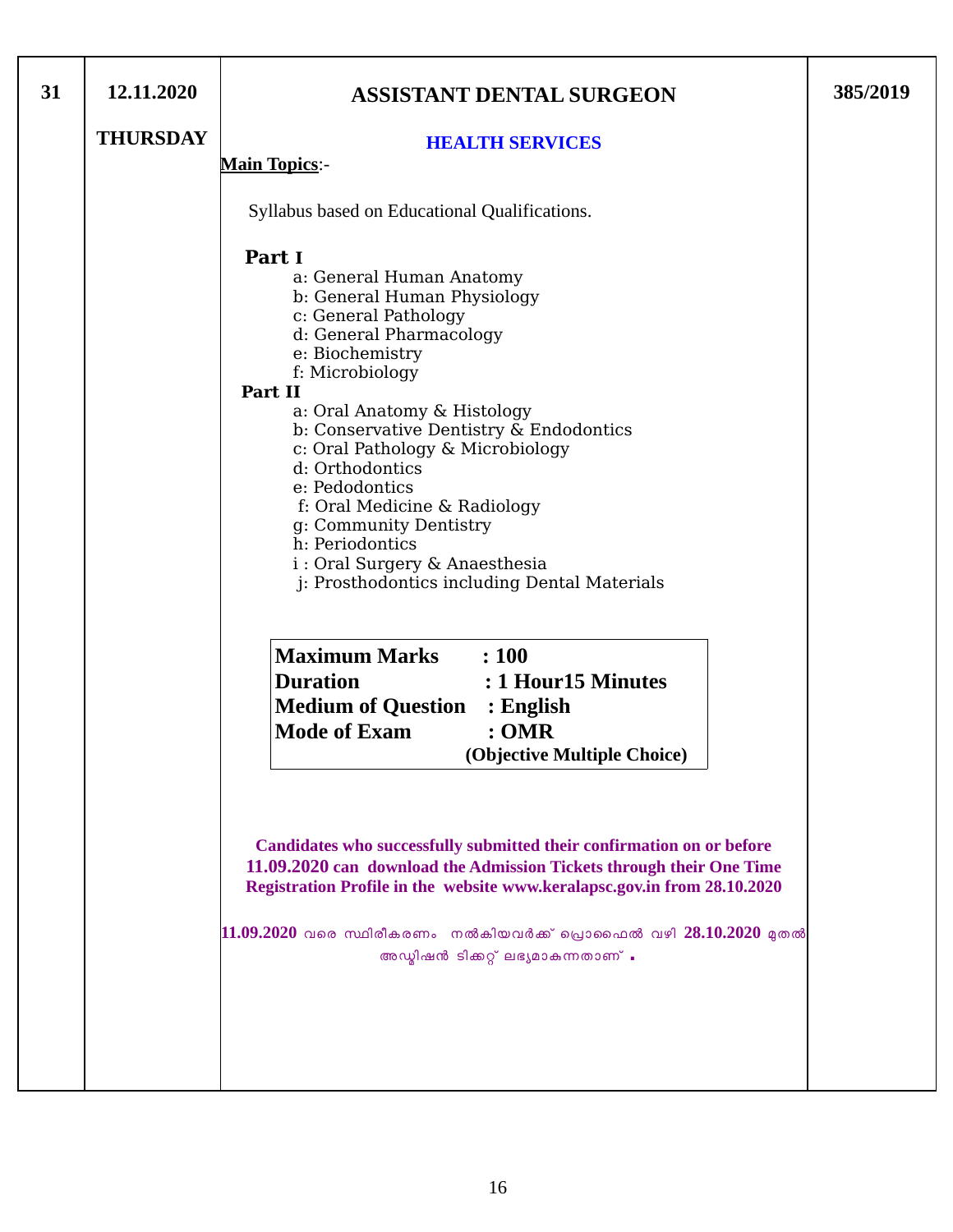|                                                                                                                                                                                                                                                                                                                                           | 419/2019   |
|-------------------------------------------------------------------------------------------------------------------------------------------------------------------------------------------------------------------------------------------------------------------------------------------------------------------------------------------|------------|
| LP SCHOOL TEACHER (TAMIL MEDIUM)                                                                                                                                                                                                                                                                                                          |            |
| <b>EDUCATION DEPARTMENT</b>                                                                                                                                                                                                                                                                                                               | <b>TVM</b> |
| <b>Main Topics:-</b>                                                                                                                                                                                                                                                                                                                      |            |
| Syllabus based on Educational Qualification.                                                                                                                                                                                                                                                                                              |            |
| PART I: General Knowledge, Current Affairs<br>PART II: Social Science & Renaissance in Kerala<br>PART III: General Science<br>PART IV: Simple Arithmetic<br>PART V: Education and Child Psychology                                                                                                                                        |            |
| <b>Maximum Marks</b> : 100<br><b>Duration</b><br>: 1 Hour 15 Minutes<br><b>Medium of Question : Tamil</b><br><b>Mode of Exam</b><br>: <b>OMR</b><br>(Objective Multiple Choice)                                                                                                                                                           |            |
| Candidates who successfully submitted their confirmation on or before<br>11.09.2020 can download the Admission Tickets through their One Time<br>Registration Profile in the website www.keralapsc.gov.in from 28.10.2020<br>$11.09.2020$ വരെ സ്ഥിരീകരണം നൽകിയവർക്ക് പ്രൊഫൈൽ വഴി $28.10.2020$<br>മുതൽ അഡ്മിഷൻ ടിക്കറ്റ് ലഭ്യമാകുന്നതാണ് . |            |
| 12.11.2020<br><b>THURSDAY</b>                                                                                                                                                                                                                                                                                                             |            |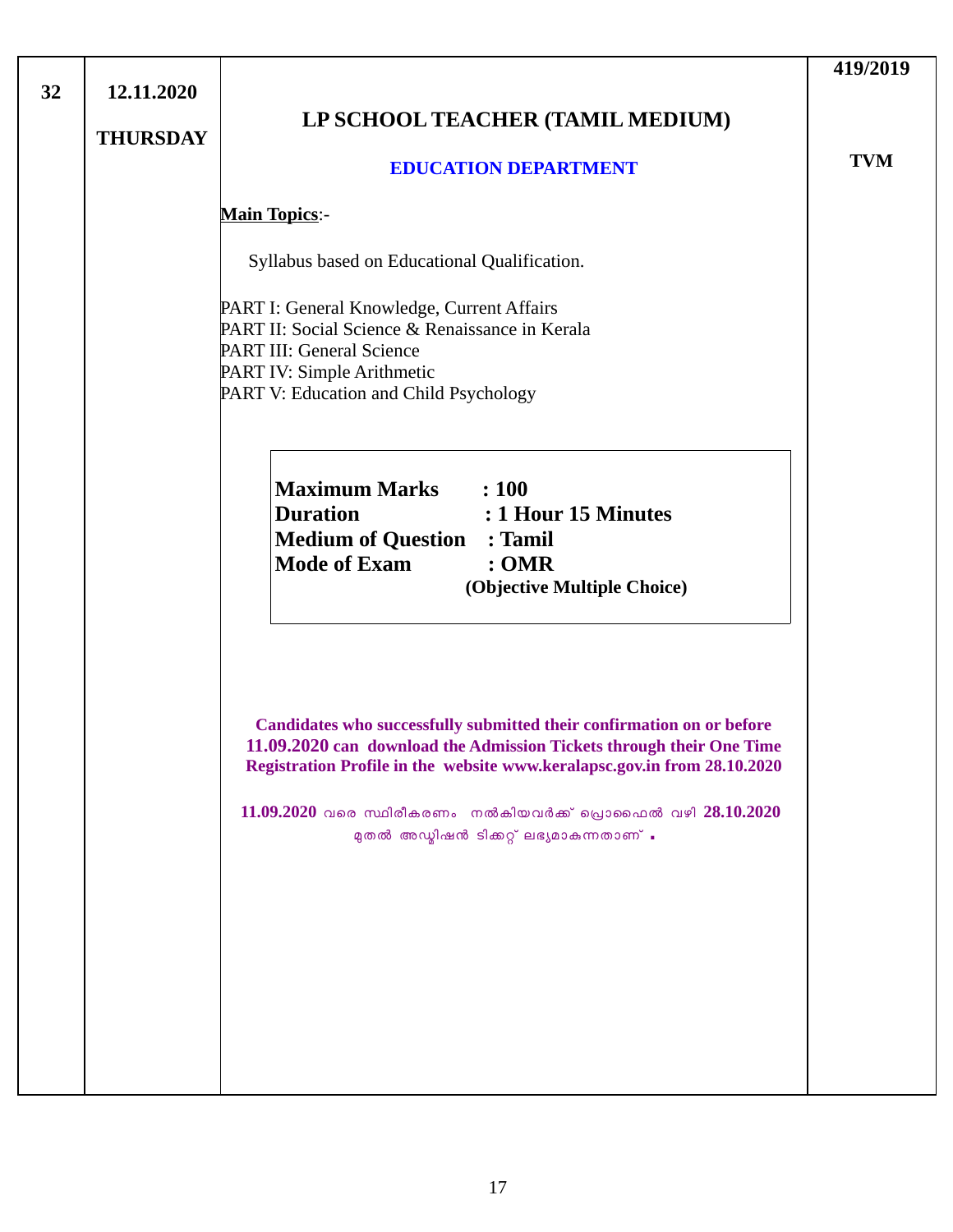| 33 | 13.11.2020    | <b>KANNADA TRANSLATOR</b>                                                                                                                                                                                                                                                                                                                 | 274/2018   |
|----|---------------|-------------------------------------------------------------------------------------------------------------------------------------------------------------------------------------------------------------------------------------------------------------------------------------------------------------------------------------------|------------|
|    | <b>FRIDAY</b> | <b>JUDICIARY (CRIMINAL WING) DEPARTMENT</b>                                                                                                                                                                                                                                                                                               | <b>KZD</b> |
|    |               | <b>Main Topics:-</b><br>Syllabus based on Educational Qualification.                                                                                                                                                                                                                                                                      |            |
|    |               | PART I: English<br>a: Grammar<br>b: Precise Writing<br>c: Paragraph Writing<br>d: Comprehension<br>PART II: Kannada<br>a: Grammar<br>b: Comprehension<br>c: Paragraph Writing<br>d: Translation from Kannada to English<br>e: Translation from English to Kannada                                                                         |            |
|    |               | <b>Maximum Marks</b><br>: 100<br><b>Duration</b><br>: 2 Hours<br><b>Medium of Question : Part I - English</b><br>Part II - English / Kannada<br><b>Mode of Exam</b><br>: Descriptive Type                                                                                                                                                 |            |
|    |               | Candidates who successfully submitted their confirmation on or before<br>11.09.2020 can download the Admission Tickets through their One Time<br>Registration Profile in the website www.keralapsc.gov.in from 30.10.2020<br>$11.09.2020$ വരെ സ്ഥിരീകരണം നൽകിയവർക്ക് പ്രൊഫൈൽ വഴി $30.10.2020$ മുതൽ<br>അഡ്മിഷൻ ടിക്കറ്റ് ലഭ്യമാകുന്നതാണ് . |            |
|    |               |                                                                                                                                                                                                                                                                                                                                           |            |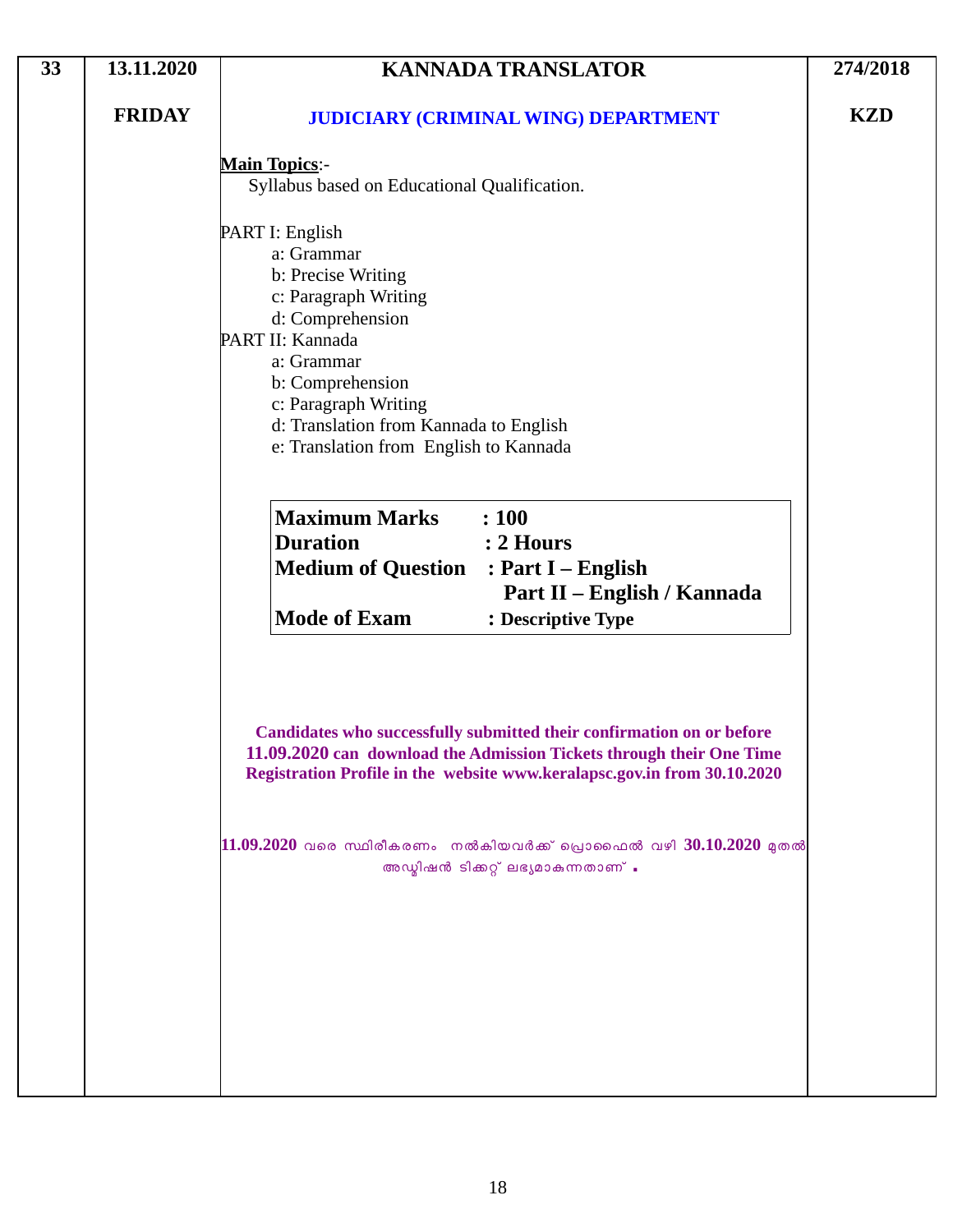| 34 | 16.11.2020                  | <b>JUNIOR INSTRUCTOR (PAINTER GENERAL)</b>                                                                                                                                                                                                                                                    | 087/2019                                                               |
|----|-----------------------------|-----------------------------------------------------------------------------------------------------------------------------------------------------------------------------------------------------------------------------------------------------------------------------------------------|------------------------------------------------------------------------|
|    | <b>MONDAY</b>               | <b>INDUSTRIAL TRAINING DEPARTMENT</b>                                                                                                                                                                                                                                                         |                                                                        |
|    |                             | <b>Main Topics:-</b><br>Syllabus based on Educational Qualification.                                                                                                                                                                                                                          | <b>Further</b>                                                         |
|    |                             | <b>Maximum Marks</b><br>: 100<br><b>Duration</b><br>: 1 Hour15 Minutes<br><b>Medium of Question</b><br>$:$ English<br><b>Mode of Exam</b><br>:OMR<br>(Objective Multiple Choice)                                                                                                              | details<br>regarding<br>main topics<br>are available in<br>the website |
|    |                             | Candidates who successfully submitted their confirmation on or before<br>11.09.2020 can download the Admission Tickets through their One Time<br>Registration Profile in the website www.keralapsc.gov.in from 02.11.2020<br>$11.09.2020$ വരെ സ്ഥിരീകരണം നൽകിയവർക്ക് പ്രൊഫൈൽ വഴി $02.11.2020$ |                                                                        |
| 35 | 16.11.2020                  | മുതൽ അഡ്മിഷൻ ടിക്കറ്റ് ലഭ്യമാകുന്നതാണ് .<br><b>PAINTER</b>                                                                                                                                                                                                                                    | 320/2019                                                               |
|    | <b>MONDAY</b>               | <b>KERALA AGRO MACHINERY CORPORATION LIMITED</b>                                                                                                                                                                                                                                              |                                                                        |
|    |                             | Candidates who successfully submitted their confirmation on or before<br>11.09.2020 can download the Admission Tickets through their One Time<br>Registration Profile in the website www.keralapsc.gov.in from 02.11.2020                                                                     | <b>Further</b><br>details<br>regarding<br>main topics                  |
|    |                             | $11.09.2020$ വരെ സ്ഥിരീകരണം നൽകിയവർക്ക് പ്രൊഫൈൽ വഴി 02.11.2020<br>മുതൽ അഡ്മിഷൻ ടിക്കറ്റ് ലഭ്യമാകുന്നതാണ് .                                                                                                                                                                                    | are available in<br>the website                                        |
| 36 | 16.11.2020<br><b>MONDAY</b> | <b>PAINTER</b><br><b>KERALA STATE WATER TRANSPORT</b><br>(NCA NOTIFICATION)                                                                                                                                                                                                                   | 365/2019                                                               |
|    |                             |                                                                                                                                                                                                                                                                                               | $SC$                                                                   |
|    |                             | Candidates who successfully submitted their confirmation on or before<br>11.09.2020 can download the Admission Tickets through their One Time<br>Registration Profile in the website www.keralapsc.gov.in from 02.11.2020                                                                     | <b>Further</b><br>details<br>regarding                                 |
|    |                             | 11.09.2020 വരെ സ്ഥിരീകരണം നൽകിയവർക്ക് പ്രൊഫൈൽ വഴി 02.11.2020<br>മുതൽ അഡ്മിഷൻ ടിക്കറ്റ് ലഭ്യമാകുന്നതാണ് .                                                                                                                                                                                      | main topics<br>are available in<br>the website                         |
|    |                             | <b>COMMON TEST FOR SI.No. 34, 35 &amp; 36 ABOVE</b>                                                                                                                                                                                                                                           |                                                                        |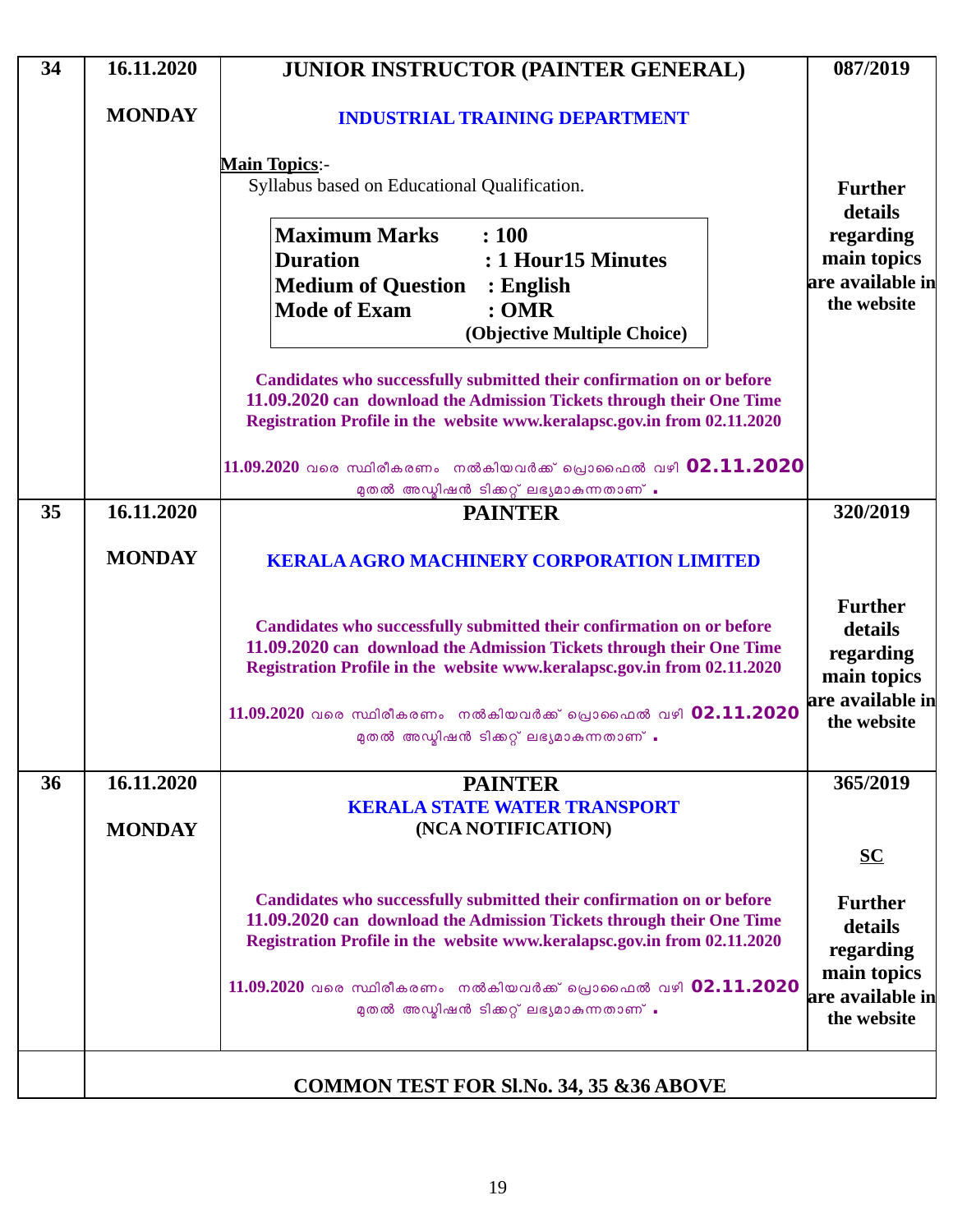|    | 24.11.2020     | L P SCHOOL TEACHER (MALAYALAM MEDIUM)                                                                                                                                                                                                                                                                                                       | 516/2019                                                                                                     |
|----|----------------|---------------------------------------------------------------------------------------------------------------------------------------------------------------------------------------------------------------------------------------------------------------------------------------------------------------------------------------------|--------------------------------------------------------------------------------------------------------------|
| 37 | <b>TUESDAY</b> | <b>EDUCATION DEPARTMENT</b><br><b>Main Topics:-</b><br>Syllabus based on Educational Qualification.<br>PART I: General Knowledge, Current Affairs<br>PART II: Social Science & Renaissance in Kerala                                                                                                                                        | <b>TVM</b><br>QLN<br><b>PTA</b><br><b>ALP</b><br><b>KTM</b><br><b>EKM</b>                                    |
|    |                | <b>PART III: General Science</b><br>PART IV: Simple Arithmetic<br>PART V: Education and Child Psychology<br><b>Maximum Marks</b><br>: 100<br><b>Duration</b><br>: 1 Hour 15 Minutes<br><b>Medium of Question</b><br>: Malayalam<br><b>Mode of Exam</b><br>: <b>OMR</b><br>(Objective Multiple Choice)                                       | <b>IDK</b><br><b>TSR</b><br><b>PKD</b><br><b>MLP</b><br><b>KKD</b><br><b>WYD</b><br><b>KNR</b><br><b>KZD</b> |
|    |                | Candidates who successfully submitted their confirmation on or before<br>11.09.2020 can download the Admission Tickets through their One Time<br>Registration Profile in the website www.keralapsc.gov.in from 10.11.2020<br>$11.09.2020$ വരെ സ്ഥിരീകരണം നൽകിയവർക്ക് പ്രൊഫൈൽ വഴി $10.11.2020$ മുതൽ<br>അഡ്മിഷൻ ടിക്കറ്റ് ലഭ്യമാകുന്നതാണ് .   |                                                                                                              |
| 38 | 24.11.2020     | L P SCHOOL ASSISTANT (MALAYALAM MEDIUM)                                                                                                                                                                                                                                                                                                     | 302/2017                                                                                                     |
|    | <b>TUESDAY</b> | <b>EDUCATION DEPARTMENT</b>                                                                                                                                                                                                                                                                                                                 | <b>ST</b>                                                                                                    |
|    |                | Candidates who successfully submitted their confirmation on or before<br>11.09.2020 can download the Admission Tickets through their One Time<br>Registration Profile in the website www.keralapsc.gov.in from 10.11.2020<br>$ 11.09.2020$ വരെ സ്ഥിരീകരണം  നൽകിയവർക്ക് പ്രൊഫൈൽ വഴി $10.11.2020$ മുതൽ<br>അഡ്മിഷൻ ടിക്കറ്റ് ലഭ്യമാകുന്നതാണ് . | QLN<br><b>KNR</b>                                                                                            |
|    |                |                                                                                                                                                                                                                                                                                                                                             |                                                                                                              |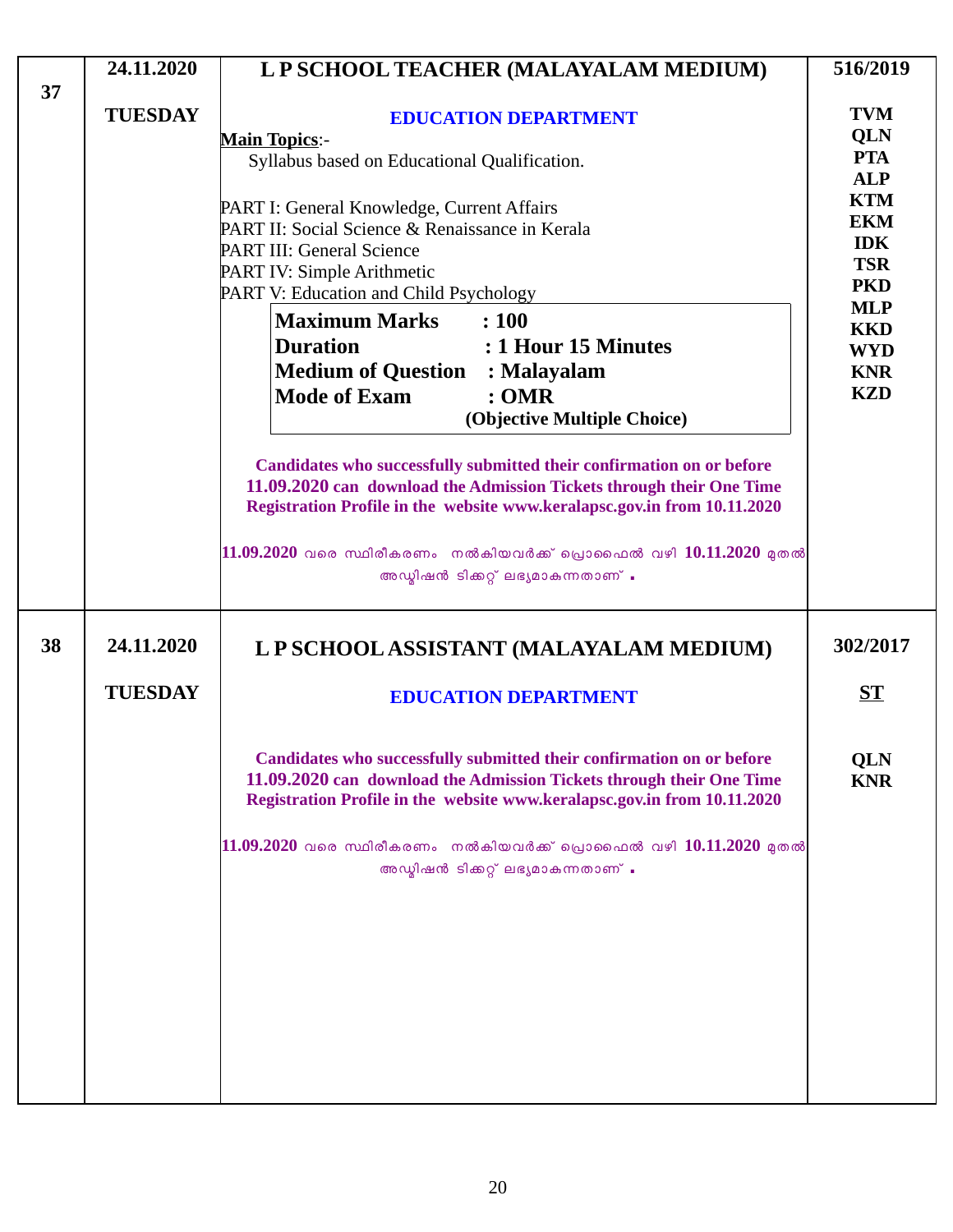| 39 | 24.11.2020<br><b>TUESDAY</b> | L P SCHOOL ASSISTANT (MALAYALAM MEDIUM)<br><b>EDUCATION DEPARTMENT</b><br>Candidates who successfully submitted their confirmation on or before<br>11.09.2020 can download the Admission Tickets through their One Time<br>Registration Profile in the website www.keralapsc.gov.in from 10.11.2020<br>$11.09.2020$ വരെ സ്ഥിരീകരണം നൽകിയവർക്ക് പ്രൊഫൈൽ വഴി $10.11.2020$ മുതൽ | 303/2017<br>$S$<br>QLN                   |
|----|------------------------------|------------------------------------------------------------------------------------------------------------------------------------------------------------------------------------------------------------------------------------------------------------------------------------------------------------------------------------------------------------------------------|------------------------------------------|
| 40 | 24.11.2020<br><b>TUESDAY</b> | അഡ്മിഷൻ ടിക്കറ്റ് ലഭ്യമാകുന്നതാണ് .<br>L P SCHOOL ASSISTANT (MALAYALAM MEDIUM)<br><b>EDUCATION DEPARTMENT</b>                                                                                                                                                                                                                                                                | 304/2017<br><b>HINDU</b><br><b>NADAR</b> |
|    |                              | Candidates who successfully submitted their confirmation on or before<br>11.09.2020 can download the Admission Tickets through their One Time<br>Registration Profile in the website www.keralapsc.gov.in from 10.11.2020<br>$11.09.2020$ വരെ സ്ഥിരീകരണം നൽകിയവർക്ക് പ്രൊഫൈൽ വഴി $10.11.2020$ മുതൽ<br>അഡ്മിഷൻ ടിക്കറ്റ് ലഭ്യമാകുന്നതാണ് .                                    | <b>QLN</b>                               |
|    |                              | COMMON TEST FOR SI.No. 37, 38, 39 & 40 ABOVE                                                                                                                                                                                                                                                                                                                                 |                                          |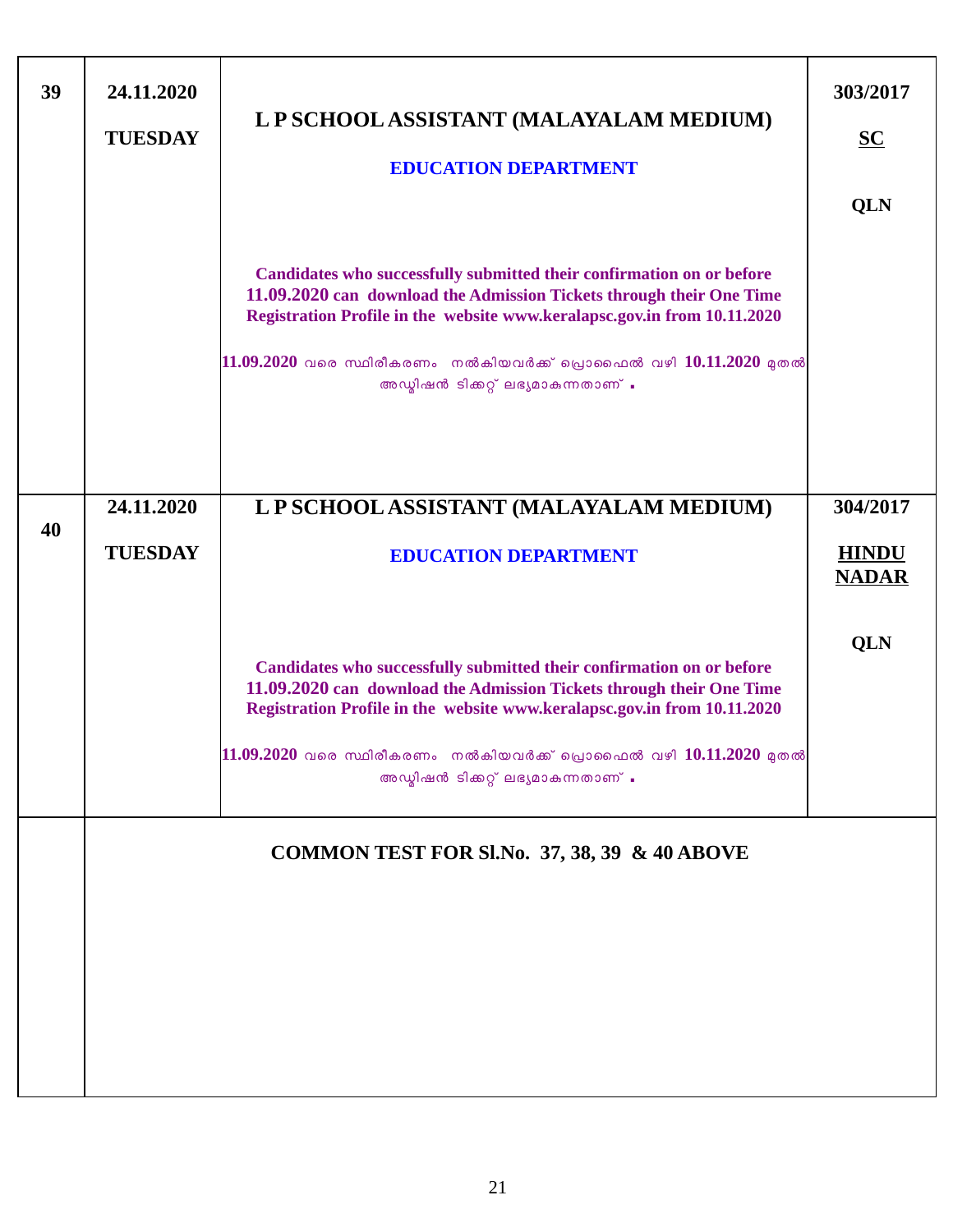|    | 25.11.2020       | <b>JUNIOR INSTRUCTOR (INTERIOR DECORATION &amp;</b>                                                                                              | 161/2018                        |
|----|------------------|--------------------------------------------------------------------------------------------------------------------------------------------------|---------------------------------|
| 41 | <b>WEDNESDAY</b> | <b>DESIGNING</b> )                                                                                                                               |                                 |
|    |                  |                                                                                                                                                  | $SC$                            |
|    |                  | <b>INDUSTRIAL TRAINING DEPARTMENT</b>                                                                                                            | <b>Further</b>                  |
|    |                  | (NCA NOTIFICATION)                                                                                                                               | details                         |
|    |                  | <b>Main Topics:-</b>                                                                                                                             | regarding                       |
|    |                  | Syllabus based on Educational Qualification.                                                                                                     | main topics<br>are available in |
|    |                  | <b>Maximum Marks</b><br>: 100                                                                                                                    | the website                     |
|    |                  | <b>Duration</b><br>: 1 Hour 15 Minutes                                                                                                           |                                 |
|    |                  | <b>Medium of Question</b><br>$:$ English                                                                                                         |                                 |
|    |                  | <b>Mode of Exam</b><br>: ONLINE                                                                                                                  |                                 |
|    |                  | (Objective Multiple Choice)                                                                                                                      |                                 |
|    |                  |                                                                                                                                                  |                                 |
|    |                  |                                                                                                                                                  |                                 |
|    |                  |                                                                                                                                                  |                                 |
|    |                  | Candidates who successfully submitted their confirmation on or before<br>11.09.2020 can download the Admission Tickets through their One Time    |                                 |
|    |                  | Registration Profile in the website www.keralapsc.gov.in from 11.11.2020                                                                         |                                 |
|    |                  | $11.09.2020$ വരെ സ്ഥിരീകരണം നൽകിയവർക്ക് പ്രൊഫൈൽ വഴി $11.11.2020$ മുതൽ<br>അഡ്മിഷൻ ടിക്കറ്റ് ലഭ്യമാകുന്നതാണ് .                                     |                                 |
|    |                  |                                                                                                                                                  |                                 |
|    | 25.11.2020       |                                                                                                                                                  | 094/2018                        |
| 42 |                  | <b>JUNIOR INSTRUCTOR (INTERIOR DECORATION &amp;</b>                                                                                              |                                 |
|    | <b>WEDNESDAY</b> | <b>DESIGNING</b> )                                                                                                                               | <b>SC/ST</b>                    |
|    |                  |                                                                                                                                                  | <b>Further</b>                  |
|    |                  | <b>INDUSTRIAL TRAINING DEPARTMENT</b>                                                                                                            | details                         |
|    |                  | (SPECIAL RECRUITMENT FOR SC/ST)                                                                                                                  | regarding                       |
|    |                  |                                                                                                                                                  | main topics                     |
|    |                  |                                                                                                                                                  | are available in                |
|    |                  |                                                                                                                                                  | the website                     |
|    |                  | Candidates who successfully submitted their confirmation on or before                                                                            |                                 |
|    |                  | 11.09.2020 can download the Admission Tickets through their One Time<br>Registration Profile in the website www.keralapsc.gov.in from 11.11.2020 |                                 |
|    |                  |                                                                                                                                                  |                                 |
|    |                  | $\ket{11.09.2020}$ വരെ സ്ഥിരീകരണം നൽകിയവർക്ക് പ്രൊഫൈൽ വഴി $11.11.2020$ മുതൽ                                                                      |                                 |
|    |                  | അഡ്മിഷൻ ടിക്കറ്റ് ലഭ്യമാകുന്നതാണ് .                                                                                                              |                                 |
|    |                  |                                                                                                                                                  |                                 |
|    |                  |                                                                                                                                                  |                                 |
|    |                  |                                                                                                                                                  |                                 |
|    |                  |                                                                                                                                                  |                                 |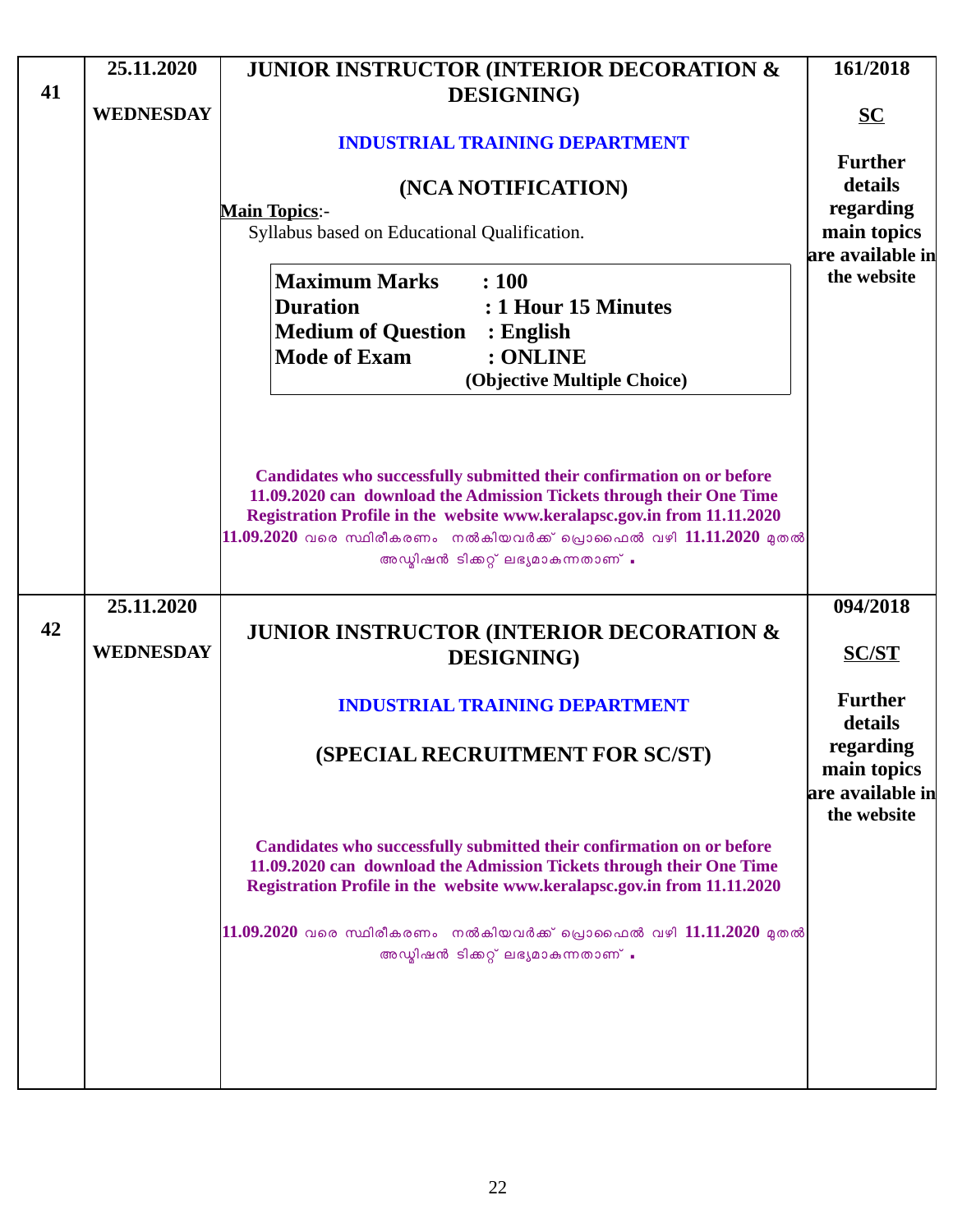|    | 25.11.2020       | <b>JUNIOR INSTRUCTOR (INTERIOR DECORATION &amp;</b>                                                                                                                                                                       | 357/2019                               |
|----|------------------|---------------------------------------------------------------------------------------------------------------------------------------------------------------------------------------------------------------------------|----------------------------------------|
| 43 |                  | <b>DESIGNING</b> )                                                                                                                                                                                                        |                                        |
|    | <b>WEDNESDAY</b> |                                                                                                                                                                                                                           | LC/AI                                  |
|    |                  | <b>INDUSTRIAL TRAINING DEPARTMENT</b>                                                                                                                                                                                     | <b>Further</b>                         |
|    |                  | (NCA NOTIFICATION)                                                                                                                                                                                                        | details                                |
|    |                  |                                                                                                                                                                                                                           | regarding                              |
|    |                  |                                                                                                                                                                                                                           | main topics                            |
|    |                  |                                                                                                                                                                                                                           | are available in                       |
|    |                  | Candidates who successfully submitted their confirmation on or before<br>11.09.2020 can download the Admission Tickets through their One Time<br>Registration Profile in the website www.keralapsc.gov.in from 11.11.2020 | the website                            |
|    |                  | $11.09.2020$ വരെ സ്ഥിരീകരണം നൽകിയവർക്ക് പ്രൊഫൈൽ വഴി $11.11.2020$ മുതൽ<br>അഡ്മിഷൻ ടിക്കറ്റ് ലഭ്യമാകുന്നതാണ് .                                                                                                              |                                        |
|    |                  | <b>COMMON TEST FOR SI.No. 41, 42 &amp; 43 ABOVE</b>                                                                                                                                                                       |                                        |
|    | 26.11.2020       | <b>THEATRE TECHNICIAN</b>                                                                                                                                                                                                 | 017/2019                               |
| 44 | <b>THURSDAY</b>  | <b>KERALA MEDICAL EDUCATION SERVICE</b>                                                                                                                                                                                   |                                        |
|    |                  | <b>Main Topics:-</b><br>Syllabus based on Educational Qualification.                                                                                                                                                      | <b>Further</b><br>details<br>regarding |
|    |                  | <b>Maximum Marks</b><br>: 100                                                                                                                                                                                             | main topics                            |
|    |                  | <b>Duration</b><br>: 1 Hour15 Minutes                                                                                                                                                                                     | are available in                       |
|    |                  | <b>Medium of Question</b><br>$:$ English                                                                                                                                                                                  | the website                            |
|    |                  | <b>Mode of Exam</b><br>: ONLINE                                                                                                                                                                                           |                                        |
|    |                  | (Objective Multiple Choice)                                                                                                                                                                                               |                                        |
|    |                  | Candidates who successfully submitted their confirmation on or before<br>11.09.2020 can download the Admission Tickets through their One Time                                                                             |                                        |
|    |                  | Registration Profile in the website www.keralapsc.gov.in from 12.11.2020                                                                                                                                                  |                                        |
|    |                  | $11.09.2020$ വരെ സ്ഥിരീകരണം  നൽകിയവർക്ക് പ്രൊഫൈൽ വഴി $12.11.2020$ മുതൽ<br>അഡ്മിഷൻ ടിക്കറ്റ് ലഭ്യമാകുന്നതാണ് .                                                                                                             |                                        |